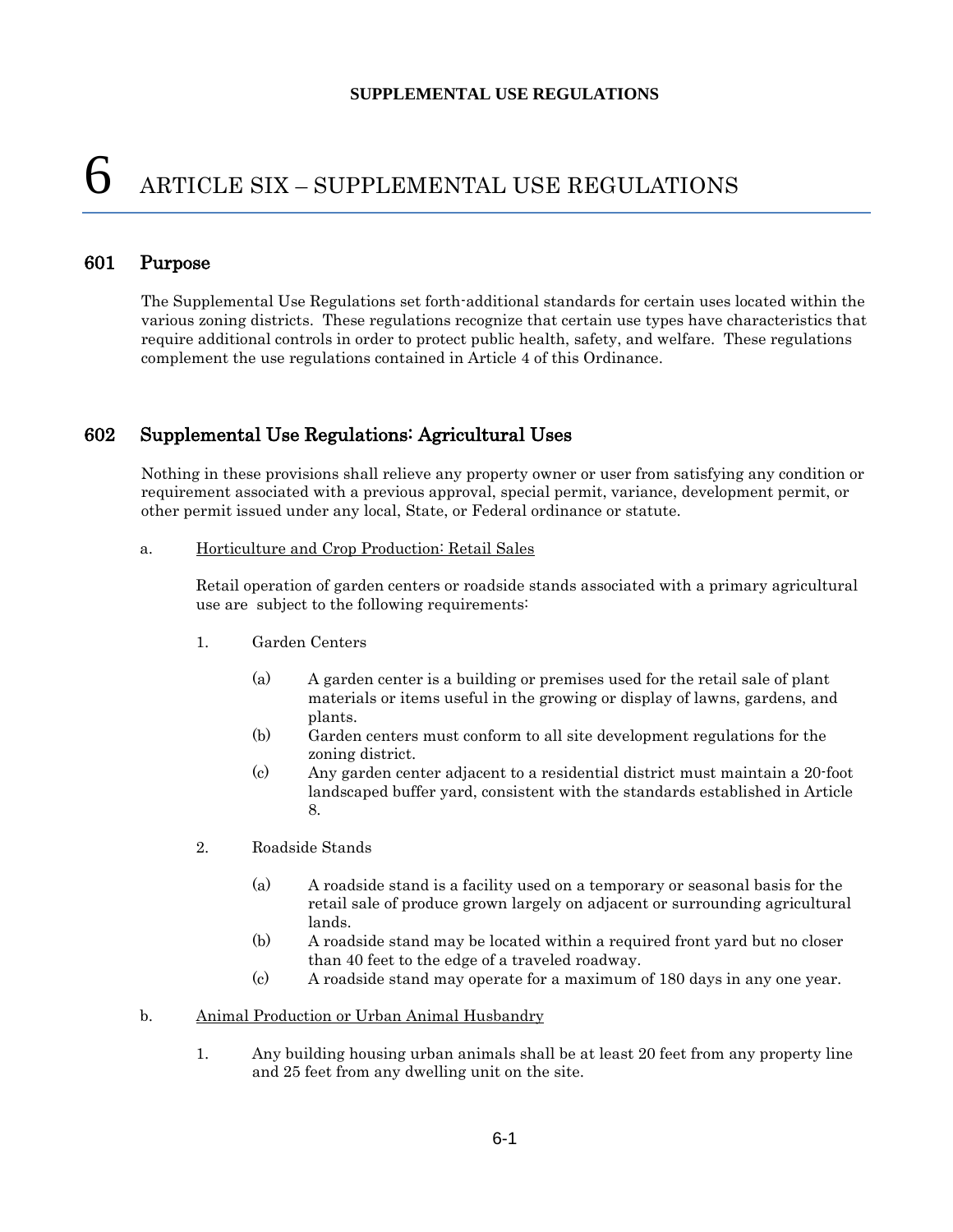2. 0.5 animal units shall be allowed for each acre of land. Fractions that are less than 0.5 shall be rounded down to the nearest whole number. Fractions greater than 0.5 shall be rounded up to the nearest whole number.

One animal unit is defined as equal to the following:

- 1 –large hoofed animals (i.e. horse, mule, cow, llama or similar)
- 4 small hoofed animals (i.e. sheep, goats, swine, or other similar)
- 6 large fowl (i.e. geese, turkeys, or other similar)
- $10$  small animals and fowl (i.e. rabbits, chickens, ducks, or other similar)

Formula: lot size in square feet, divided by 43,560, times 0.5 = allowable animal units (round up or down to the nearest whole)

- 3. The Zoning Administrator may determine a unit number for animals not listed.
- 4. Animals shall not be allowed to roam free and shall be kept within fences, corrals, barns, stables, pens, etc.
- 5. Any building housing animals shall be located no closer than 20 feet to an adjacent property line and 25 feet from any habitable residence. A property is limited to no more than one enclosed structure per animal unit type without a conditional use permit.
- 6. Fences, corrals, and similar structures must adhere to setback regulations for the applicable zoning district.
- 7. All feed shall be stored in rodent proof containers.
- 8. All litter and animal waste shall be removed on a regular basis and disposed of promptly and properly.
- 9. Keeping of urban animals within the City Limits shall require an administrative license issued by the City of Storm Lake.

## c. Urban Agriculture

- 1. Compost bins shall be permitted in rear and interior side yards and shall be located no closer than 5 feet to any property line and a minimum of 20 feet from any structures. Compost bins shall be maintained and managed so as to not become a nuisance generating obsessive odors or pests.
- 2. Outdoor storage of equipment and materials used for urban agricultural practices shall be allowed only in rear yards and shall be screened from view of neighboring residential properties or fully enclosed in a garden shed or garage.
- 3. Garden areas shall not be allowed in any required side yard (set back area)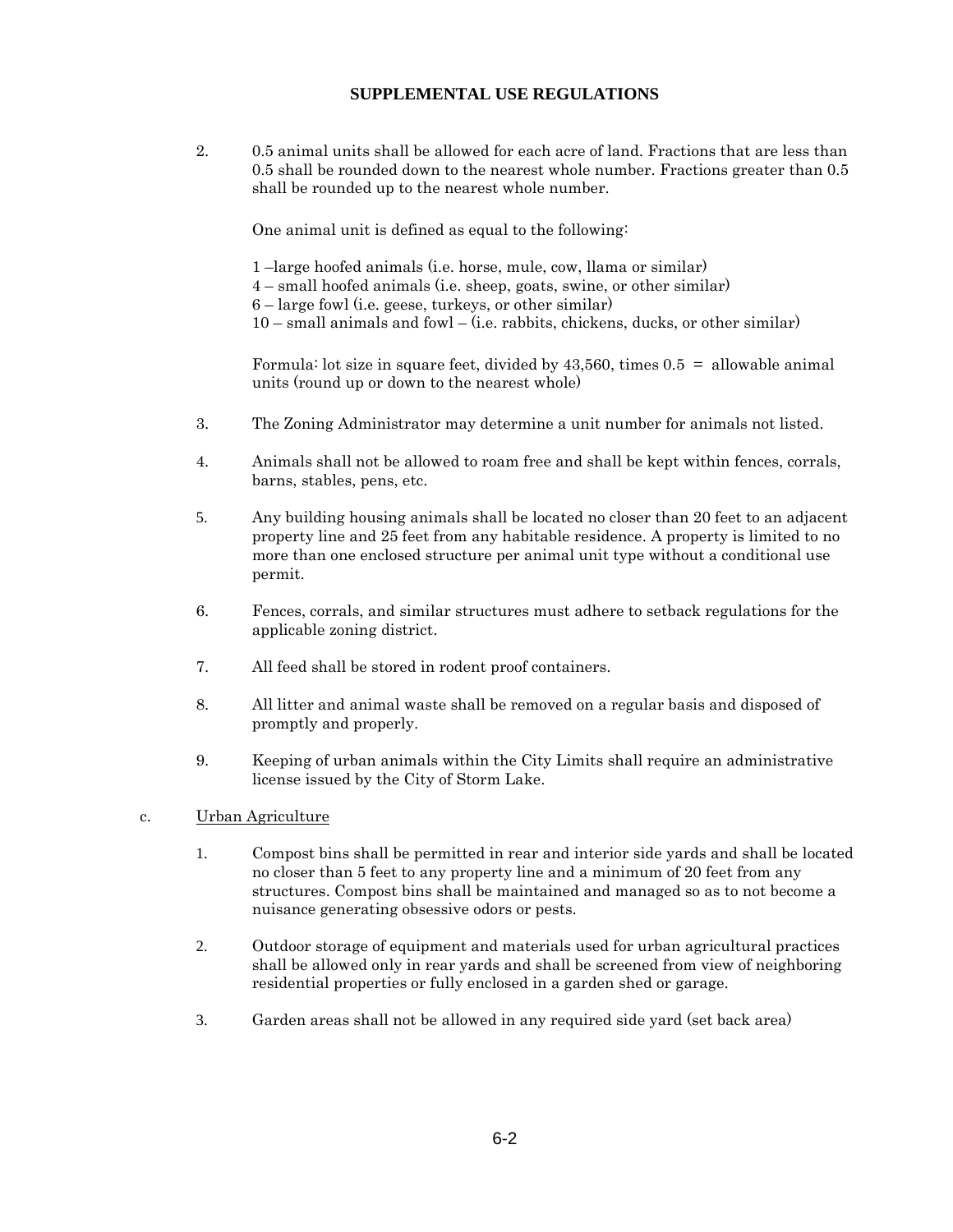# 603 Supplemental Use Regulations: Residential Uses

#### a. Zero-Lot Line Single-Family Detached Residential

Within a planned unit development, one interior side yard may be equal to zero for singlefamily detached residential use, subject to the following additional regulations:

- 1. The normal side yard setback requirement must be maintained adjacent to any lot with an existing structure not within the planned unit development; or not otherwise designated for zero lot line use.
- 2. An easement for maintenance of the zero lot line facade is filed with the Buena Vista County Recorder and the City Clerk at the time of application for a building permit.

#### b. Co-Housing

Where permitted, Co-Housing projects shall be developed through the PUD Process. All site, building, and impervious surface regulations of the base zoning district shall apply.

#### c. Townhouse Residential

Where permitted, townhouse residential is subject to the following regulations:

- 1. The minimum width for any townhouse lot sold individually shall be 25 feet, except within an approved planned unit development.
- 2. Coverage percentages are computed for the site of the entire townhouse common development.

#### d. Downtown and Group Residential in CBD District

Downtown and Group Residential uses are permitted in the CBD District only on levels above street level. A unit or units specifically designed for occupancy by disabled residents may be developed at street level, subject to approval by the Board of Adjustment.

#### e. Commercial Residential

Residential uses are allowed in the LC, CC, and CBD Zoning District under the following conditions:

- 1. The dwelling unit is only allowed to be above, alongside or to the rear of the permitted business.
- 2. The dwelling unit must be attached to the permitted business.
- 3. Fire separations must be provided as required by the Building Code.
- 4. All required parking for the dwelling must be provided in addition to that required for the permitted business.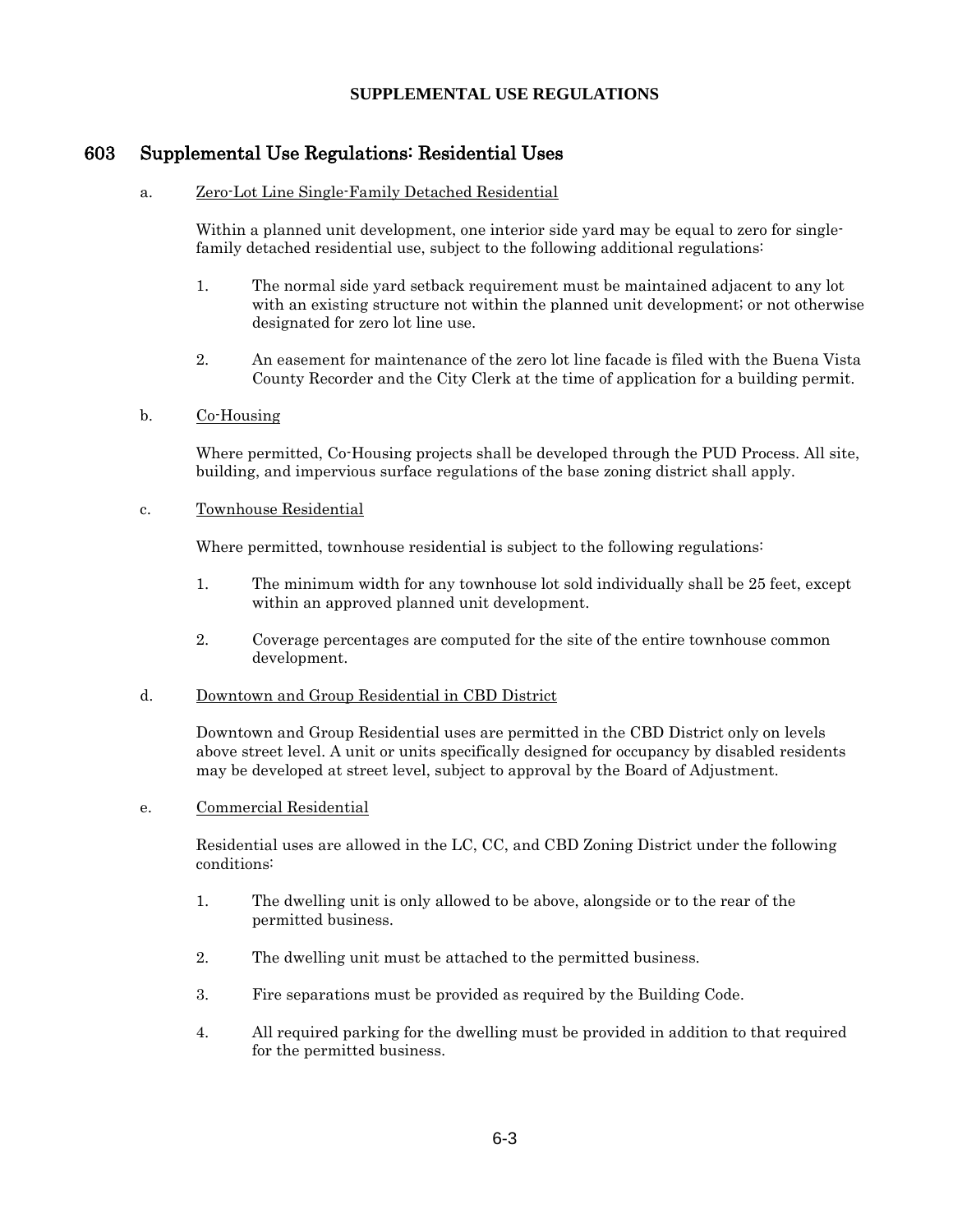#### f. Manufactured Housing

Manufactured Housing uses are allowed with the following conditions:

- 1. The home shall have at least 900 square feet of floor area;
- 2. The home shall have an exterior width of at least 18 feet;
- 3. The roof shall be pitched with a minimum vertical rise of 2.5 inches for each 12 inches of horizontal run.
- 4. The exterior material is of a color, material, and scale comparable with those existing in (or adjacent to) the residential site on which the manufactured home dwelling is being permanently installed;
- 5. The home shall have a non-reflective roof material, which is or simulates asphalt or wood shingles, tile, or rock;
- 6. Permanent utility connections shall be installed in accordance with local regulations;
- 7. The home shall have all wheels, axles, transporting lights, and towing apparatus removed; and
- 8. The home shall be installed upon a permanent foundation that is constructed and built in accordance with local regulations.

#### g. Mobile Home Parks in the R-3 and R-4 Districts

Mobile Home Parks are permitted in the R-3 and R-4 Districts as Conditional Uses, subject to approval by the Board of Adjustment. In the  $R-3$  and  $R-4$  Districts, which permits mobile home residential use, such use may be configured in a Mobile Home Park or Mobile Home Subdivision. Following the effective date of this Ordinance, no mobile home, which has been previously occupied, shall be located outside of a Mobile Home Park or Mobile Home Subdivision. A Mobile Home Park is subject to approval of a Conditional Use Permit and compliance with the following regulations:

1. Certification

A certification of compliance with all ordinances and regulations regarding mobile home licensing, zoning, health, plumbing, electrical, building, fire protection and any other applicable requirements shall be required of all Mobile Home Parks.

2. Minimum and Maximum Area

A Mobile Home Park shall be considered to be one zoned lot. The minimum contiguous area of a Mobile Home Park shall be 100,000 square feet.

- 3. Density Requirements
	- a) The maximum gross density of a Mobile Home Park shall be 10 units per acre.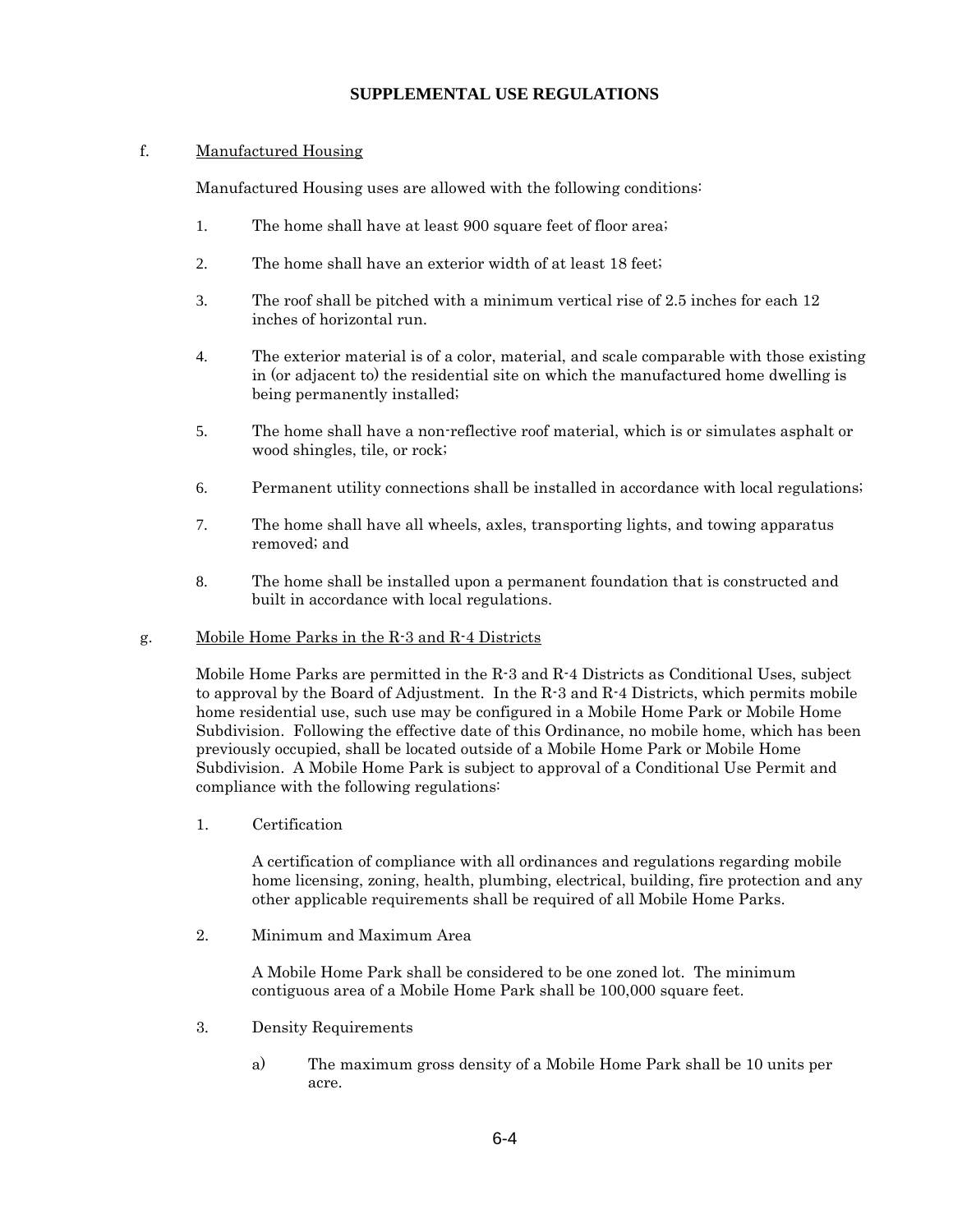- b) The minimum size of an individual mobile home space shall be 3,500 square feet for singlewide mobile home units and 5,000 square feet for doublewide mobile home units.
- c) Each mobile home space shall have a width of at least 40 feet and a length of at least 75 feet.
- 4. Site Development Standards
	- a) Setbacks: Each Mobile Home Park shall have a minimum perimeter setback of 35 feet from adjacent non-residential uses and 50 feet from adjacent residential uses. No space for a dwelling unit or any other structure shall be permitted in the required setback.
	- b) Setback Landscaping: All area contained within the required setbacks except sidewalks and private drives shall be landscaped and screened in conformance with Article 8 of this Ordinance. Screening shall be provided in conformance with Article 8- for any common property line with another nonresidential use.
	- c) Impervious Coverage: Impervious coverage for a Mobile Home Park shall not exceed the maximum impervious surface as identified in the respective zoning district.
	- d) Open Space: Each Mobile Home Park shall provide a minimum of 400 square feet of open recreational space per unit. Pedestrians shall be provided such space at a central location accessible from all parts of the park. Required perimeter setbacks or buffers shall not be credited toward the fulfillment of this requirement.
	- e) Separation between Mobile Home Units: The minimum separation between a mobile home unit and attached accessory structure and any other mobile home units and/or accessory structure shall be 20 feet.
	- f) Separation and Setbacks for Accessory Buildings: An accessory building on a mobile home space must maintain a minimum rear and side yard setback of five feet. A minimum distance of five feet shall be provided between any mobile home and an unattached accessory building.
- 5. Street Access and Circulation Requirements
	- a) Access to Public Street: Each Mobile Home Park must abut and have access to a dedicated public street with a right-of-way of at least 60 feet. Direct access to a mobile home space from a public street is prohibited.
	- b) Vehicular Circulation: The Mobile Home Park must provide interior vehicular circulation on a private internal street system. Minimum interior street width shall be sufficient to accommodate emergency vehicle needs. The street system shall be continuous and connected with other internal and public streets; or shall have a cul-de-sac with a minimum diameter of 100 feet. No such cul-de-sacs may exceed 300 feet in length.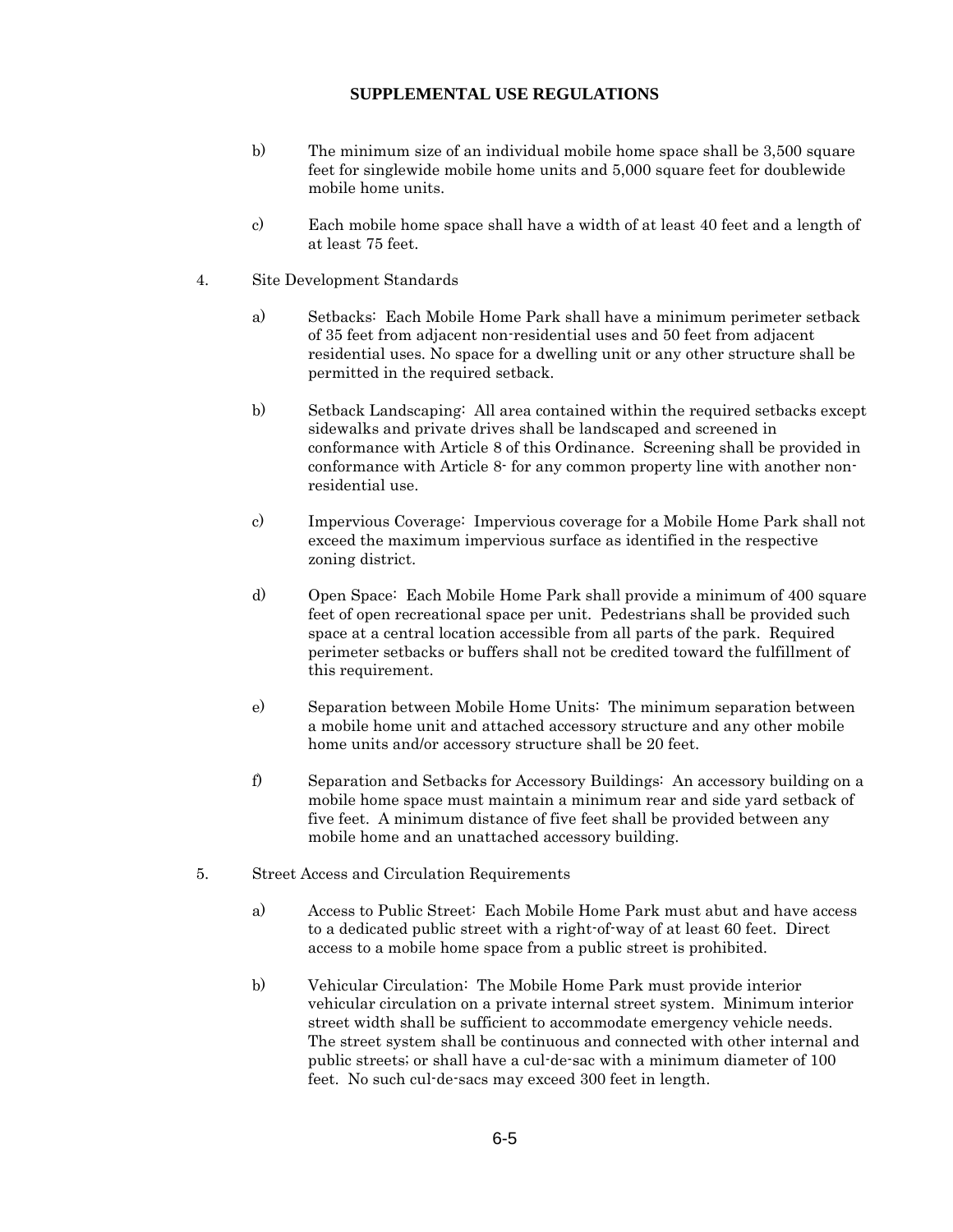- c) Separation between Units and Circulation Areas: The minimum distance between a mobile home unit and any attached accessory structure and the pavement of an internal street or parking area shall be ten feet.
- d) Sidewalks: Each Mobile Home Park shall provide a sidewalk system to connect each mobile home space to common buildings or community facilities constructed for the use of its residents; and to the fronting public right of way. The sidewalk system shall also connect interior home sites to the public sidewalk or trail system. Sidewalk width shall be at least four feet and shall be ADA compliant.
- e) Street and Sidewalk Standards: All internal streets and sidewalks shall be hard-surfaced. Electric street lighting is required along all internal streets.
- f) Parking Requirements: Each Mobile Home Park must provide at least two off-street parking stalls for each mobile home space.
- 6. Tornado Shelters: Tornado shelters shall be provided in the Mobile Home Park. Such shelter or shelters shall be built according to state and federal rules and be large enough to meet the specific needs of the park and its residents.
- 7. Utilities
	- a) All Mobile Home Parks shall provide individual units and common facilities with an adequate, piped supply water for both drinking and domestic purposes; and standard electrical service, providing at least one 120-volt and one 240-volt electrical service outlet to each mobile home space.
	- b) Complete water and sewer service shall be provided within each Mobile Home Park in accordance with the Subdivision Ordinance.
	- c) Properly spaced and operating fire hydrants shall be provided for proper fire protection within each Mobile Home Park in accordance with the Subdivision Ordinance.
	- d) All electric, telephone, gas, and other utility lines shall be installed underground.
- 8. Financial Responsibility: Each application for a Mobile Home Park shall include a demonstration by the developer of financial capability to complete the project; and a construction schedule.
- 9. Completion Schedule: Construction must begin on any approved Mobile Home Park within one year of the date of approval by the Planning and Zoning Commission and City Council. Such construction shall be completed within two years of approval, unless otherwise extended by the City Council.
- 10. All other uses and provisions of the Storm Lake Mobile Home Park regulations are incorporated herein by reference. These provisions include tie-down and other structural requirements included in the Storm Lake Municipal Codes.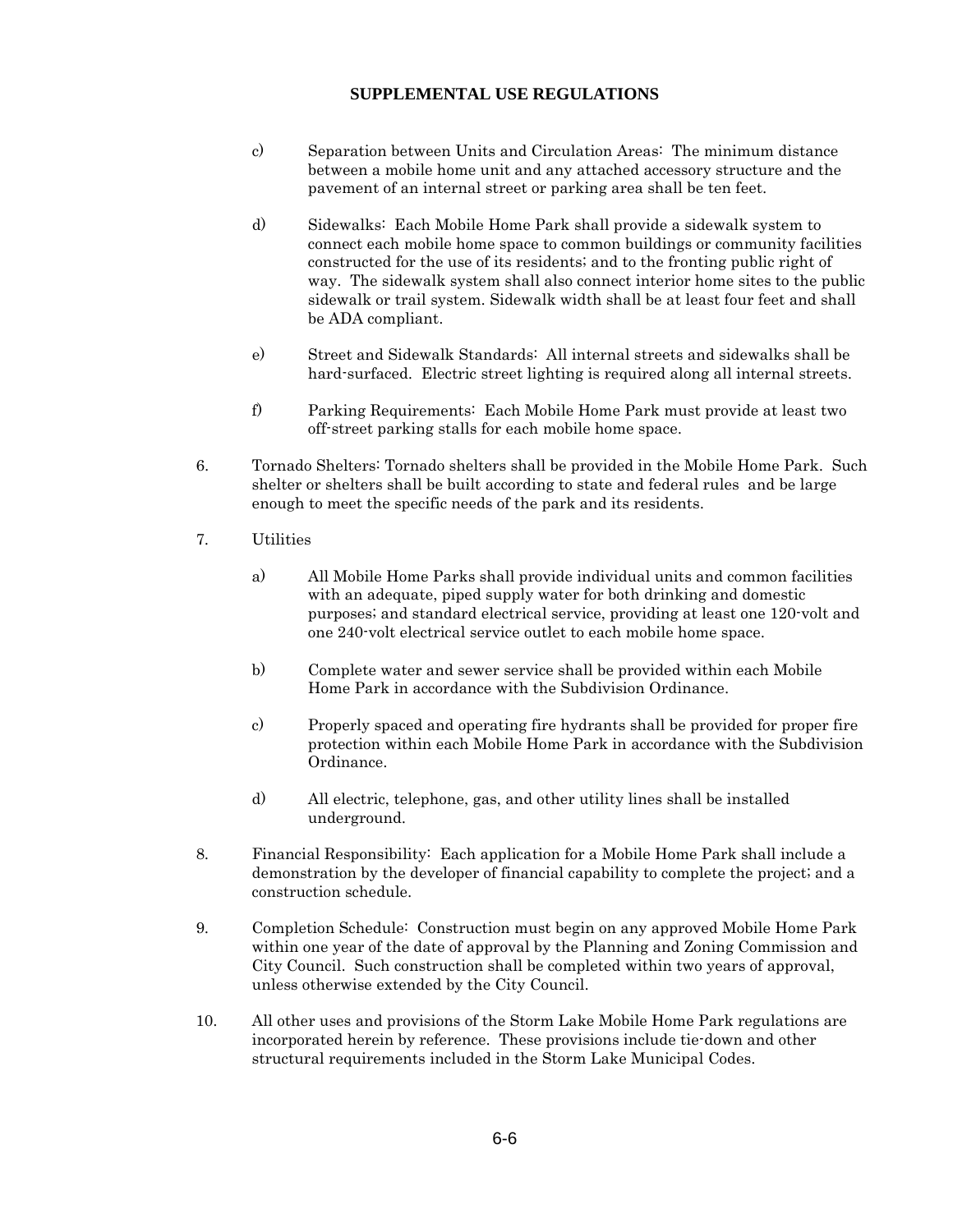#### h. Mobile Home Subdivisions in the R-3 and R-4 Districts

- 1. Mobile Home Subdivisions shall be developed in accordance with all standards and requirements set forth in the Subdivision Ordinance of Storm Lake. Site development regulations shall be the same as those required in the  $R-2$  Zoning District. Each mobile home shall be considered a single-family detached residential unit for the purpose of determining applicable development regulations.
- 2. Mobile home units within Mobile Home Subdivisions shall be built in accordance with the minimum design standards of the US Department of Housing and Urban Development and display a certification of such compliance.
- 3. Mobile Home Subdivisions shall provide tornado shelter facilities as required by Section  $603(g)(6)$ .

# 604 Supplemental Use Regulations: Civic Uses

- a. Campgrounds
	- 1. Minimum Size: Each campground established after the effective date of this title shall have a minimum size of one acre.
	- 2. Setbacks: All campgrounds shall maintain a 50-foot front yard setback and a 25-foot buffer yard from all other property lines.
	- 3. Each campground must maintain water supply, sewage disposal, and water and toilet facilities in compliance with all City ordinances; or, alternately, be limited to use by self-contained campers, providing their own on-board water and disposal systems.
- b. Clubs

Clubs located adjacent to residential uses shall maintain a buffer yard of not less than fifteen feet along the common boundary with such residential use.

c. Day Care

Day care facilities are permitted as a Conditional Use in the GI General Industrial Zoning District only if incidental to a permitted primary use.

- d. Group Care Facilities and Group Homes
	- 1. Each group care facility or group home must be validly licensed by either the State of Iowa or the appropriate governmental subdivision.
	- 2. Group homes are permitted in the CBD District only on levels above street level except that a facility specifically designed for occupancy by disabled residents may be developed at street level, subject to approval as a Conditional Use by the Board of Adjustment.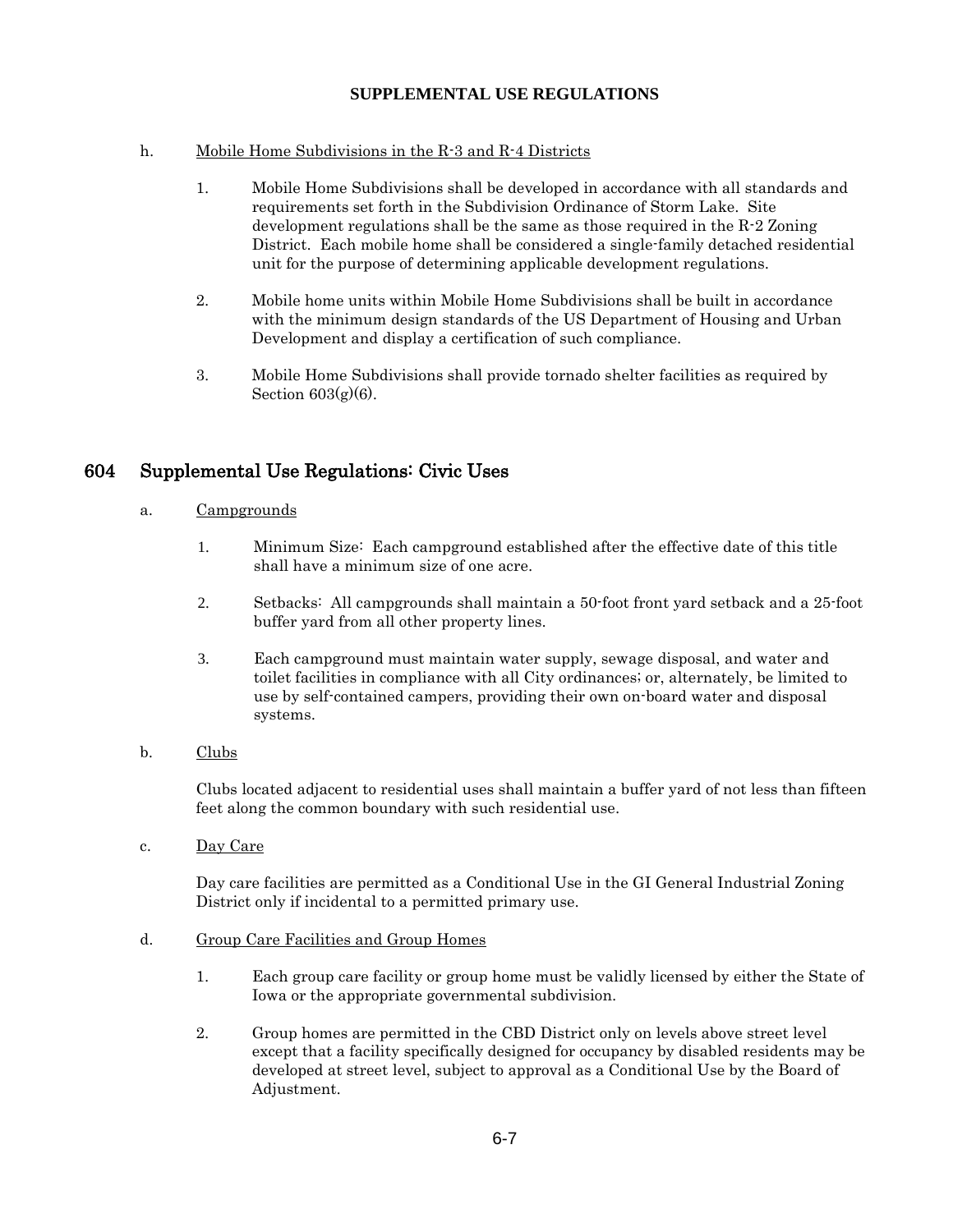## e. Helipads

Helipads are only allowed to be developed as an accessory use to a Hospital facility, subject to approval as a conditional use and FAA approval.

# 605 Supplemental Use Regulations: Commercial Uses

#### a. Auto Service, Repair, Equipment Repair, and Body Repair

- 1. Where permitted in commercial districts, all repair activities, including oil drainage, lifts, and other equipment, must take place within a completely enclosed building. Outdoor storage is permitted only where incidental to Auto Repair and Body Repair, provided that such storage is for no longer than that which is permitted by Iowa laws and is completely screened so as not to be visible from residential areas or public rights-of-way. Screening is subject to provisions of Article 8 of this ordinance.
- 2. Any spray painting must take place within structures designed for that purpose and approved by the Building Official.
- 3. All entrances and exits serving gasoline service station, convenience store offering gasoline sales, or automobile repair shop shall be at least 150 feet from a school, public park, religious assembly use, hospital, or residential use, as measured along any public street. Such access shall be at least 40 feet away from any intersection.
- 4. All gasoline pumps shall be set back at least fifteen feet from any street line.

#### b. Auto Washing Facilities

- 1. Each self-service and conveyor operated auto washing facility shall provide stacking space for three automobiles per bay on the approach side and one space per bay on the exit side of the building.
- c. Automobile and Equipment Rental and Sales
	- 1. Required off street parking facilities shall be hard surfaced and maintained with materials sufficient to prevent mud, dust, or loose material.
	- 2. Body repair services are permitted as an accessory use to automobile rental and sales facilities, provided that such repair services shall not exceed 25% of the gross floor area of the building.
- d. Bed and Breakfasts
	- 1. Bed and Breakfasts permitted in the CBD District must provide any sleeping facility only on levels above street level except that units specifically designed and reserved for occupancy by handicapped people may be located on the street level.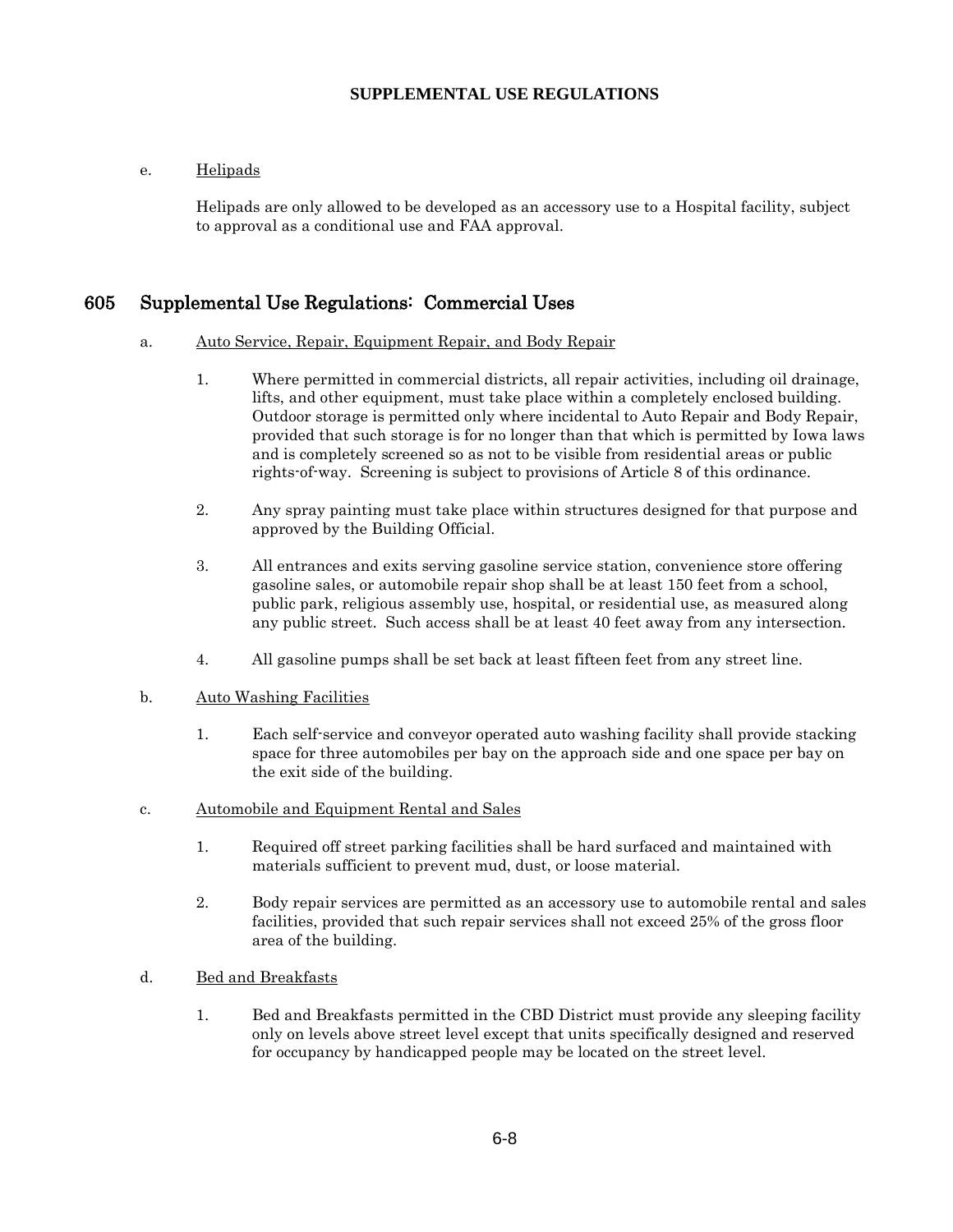2. Bed and Breakfasts in Residential districts shall be limited to no more than 4 individual units for stay. Garbage/recycling services and storage of materials associated with the bed and breakfast shall be contained within a garage or fully enclosed accessory structure.

#### e. Convenience Storage

- 1. When permitted in the RES, CC, and LI Districts, convenience storage facilities shall be subject to the following additional requirements:
	- (a) The minimum size of a convenience storage facility shall be one acre.
	- (b) Activities within the facility shall be limited to the rental of storage cubicles and the administration and maintenance of the facility.
	- (c) All driveways within the facility shall be a minimum width of 25 feet. Entrance driveways must be concrete or asphalt from the property line to the street.
	- (d) All storage must be within enclosed buildings and shall not include the storage of hazardous materials.
	- (e) No storage buildings may open into required front yards.
	- (f) Facilities must maintain landscaped buffer yards of 35 feet adjacent to any public right-of-way and 20 feet adjacent to other property lines, unless greater setbacks are required by Article 8.
	- (g) No storage buildings shall front on an arterial street.

#### f. Marinas

A boat marina, including related commercial sales, boat service, and amphibious events of sport, skill, or exhibition, shall be located at least 150 feet from the boundary of any residential district, excluding dwellings occupied by the owner or caretaker residing on the site.

g. Restaurants

Restaurants in the LC District that include the accessory sale of alcoholic beverages require approval of a Conditional Use Permit, as set forth in Section 1203.

## 606 Supplemental Use Regulations: Industrial Uses

## a. Helipads

Helipads are only allowed to be developed as an accessory use to a principle permitted use in the IN-3, LI, and GI Zoning District, subject to conditional use approval and approval from the FAA.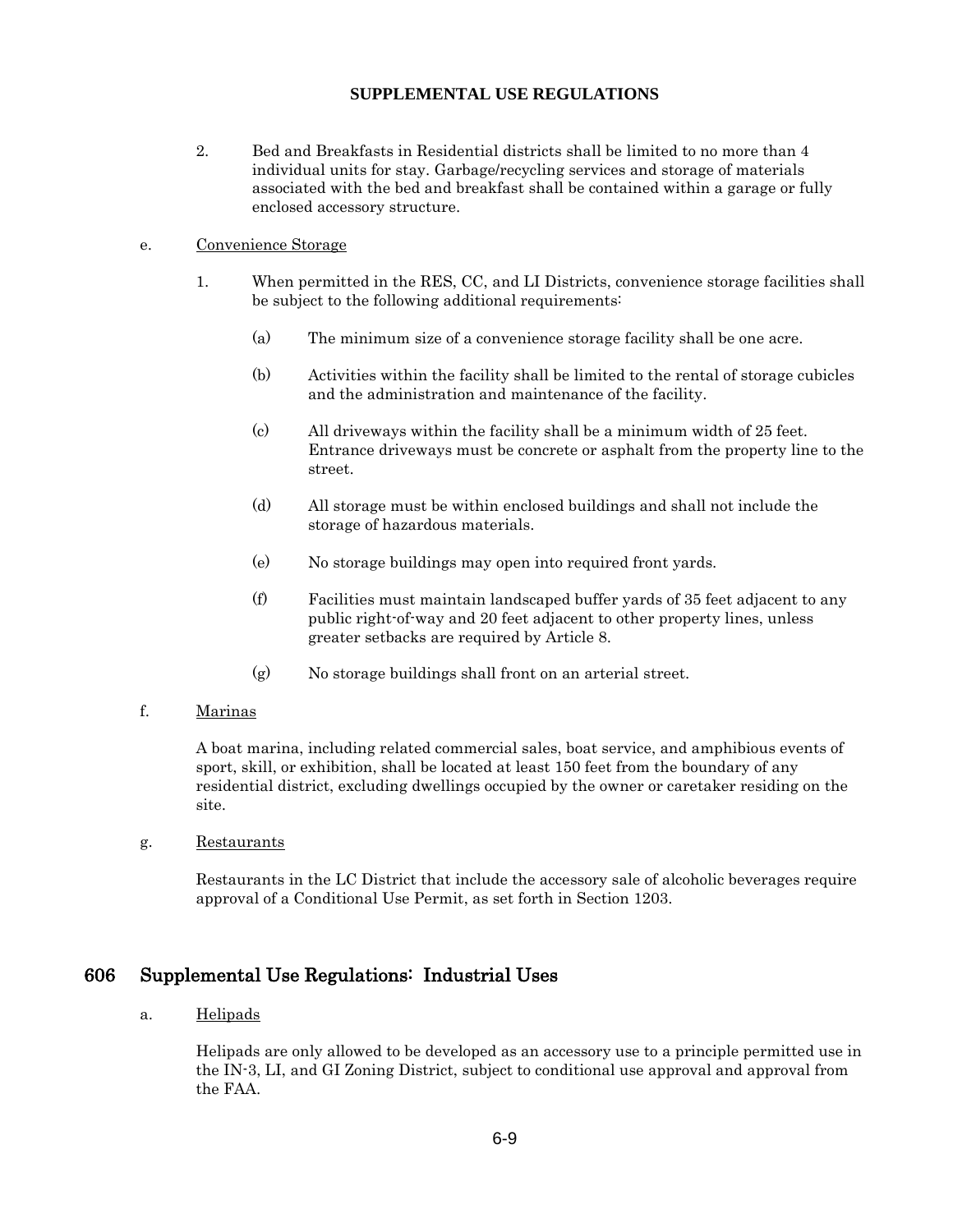## b. Resource Extraction

Resource extraction, where permitted, is subject to the following additional requirements:

- 1. Erosion Control: A resource extraction use may not increase the amount of stormwater run-off onto adjacent properties. Erosion control facilities, including retention and sediment basins, are required of each facility, if necessary, to meet this standard.
- 2. Surface Drainage: The surface of the use may not result in the collection or ponding of water, unless specifically permitted by the Board of Adjustment.
- 3. Storage of Topsoil: Topsoil shall be collected and stored for redistribution following the end of the operation.
- 4. Elimination of Hazards: Excavation shall not result in a hazard to any person or property. The following measures are required:
	- (a) Restoration of slopes to a gradient not exceeding 33% as soon as possible.
	- (b) Installation of perimeter safety screening.
	- (c) Installation of visual screening adjacent to any property within a residential or public use district.
- 5. Restoration of Landscape: The topography and soil of the resource extraction site shall be restored and stabilized within nine months of completion of the operation. The site shall be seeded, planted, and contoured in a way that prevents erosion. Alternately, the site may be used as a lake or body of water, subject to approval by the City Council.

## c. Salvage Services

No Salvage Services use may be established within the zoning jurisdiction of the City of Storm Lake.

# 607 Performance Standards for Industrial Uses

a. Industrial Uses in the LI District: Performance Standards

The following performance standards apply to all industrial uses permitted within an LI Limited Industrial zoning district:

1. Physical Appearance: All operations shall be carried on within an enclosed building except that new materials or equipment in operable condition may be stored outside. Normal daily inorganic wastes may be stored outside in containers, provided that such containers are not visible from the street.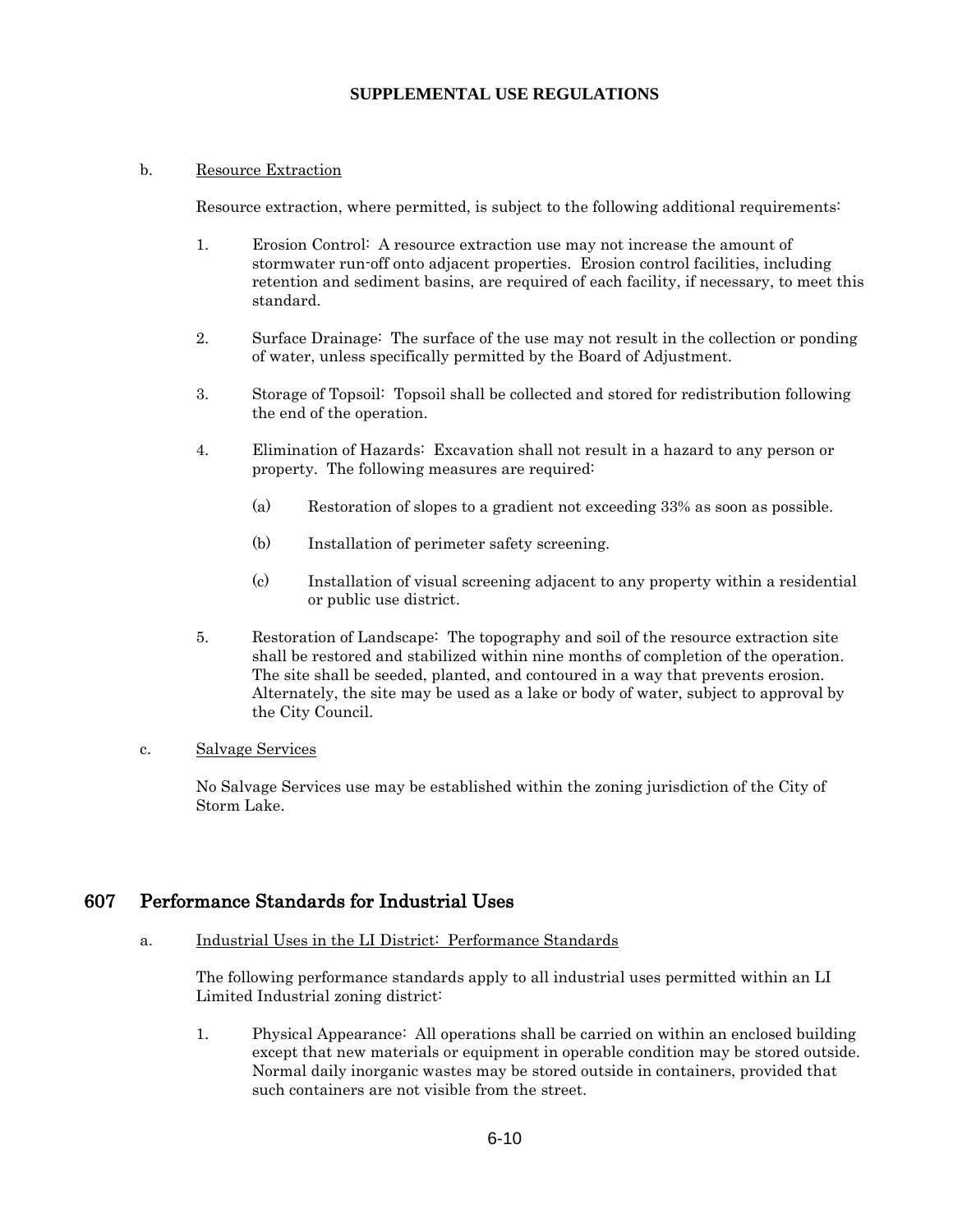- 2. Fire Hazard: No operation shall involve the use of highly flammable gases, acid, liquids, or other inherent fire hazards. This prohibition shall not apply to the normal use of heating or motor fuels and welding gases when handled in accordance with the regulations of the City of Storm Lake.
- 3. Maximum Permitted Sound Levels Adjacent to Residential Zoning Districts: No operation in the LI district shall generate sound levels in excess of those specified in Table 6-1 at the boundary of a residential district. All noises shall be muffled so as not to be objectionable because of intermittence, beat frequency, or shrillness.
- 4. Sewage and Wastes: No operation shall discharge into a sewer, drainage way, or the ground any material, which is radioactive, poisonous, detrimental to normal sewer plant operation, or corrosive to sewer pipes and installations.
- 5. Vibration: All machines shall be mounted to minimize vibration. No measurable vibration shall occur at the property line of the operation, which exceeds a displacement of 0.003 inch.
- 6. Glare and Heat: All glare generated by a use shall be shielded or directed so as not to be visible at the property line of the operation. No heat may be generated from an operation that raises the air temperature at the property line of the operation by more than five degrees Fahrenheit above the ambient air temperature.
- 7. Storage of Chemical Products: If allowed by conditional use permit, any above or below ground storage of liquid petroleum products or chemicals of a flammable or noxious nature shall not exceed an aggregate capacity of 150,000 gallons when stored on 1 lot less than 1 acre. Such storage shall not exceed 25,000 gallons in any one tank. Storage of liquid petroleum products or chemicals of a flammable or noxious nature in excess of 25,000 aggregate capacity shall be located at least 40' from any structure and at least 150' from any adjoining property line.

#### b. Industrial Uses in the GI District: Performance Standards

The following performance standards apply to all industrial uses permitted within a GI General Industrial zoning district:

- 1. Physical Appearance: Outside storage of product and/or heavier industrial uses and operations shall be screened from view from both streets and adjacent properties as provided by Section 805.
- 2. Fire Hazard: All flammable substances involved in any activity established in the district shall be handled in conformance with the latest edition of the International Fire Code; and other appropriate Federal, State, and City statutes.
- 3. Maximum Permitted Sound Levels Adjacent to Residential Zoning Districts: No operation in the GI district shall generate sound levels in excess of those specified in Table 6-1 at the boundary of a residential district. All noises shall be muffled so as not to be objectionable because of intermittence, beat, frequency, or shrillness.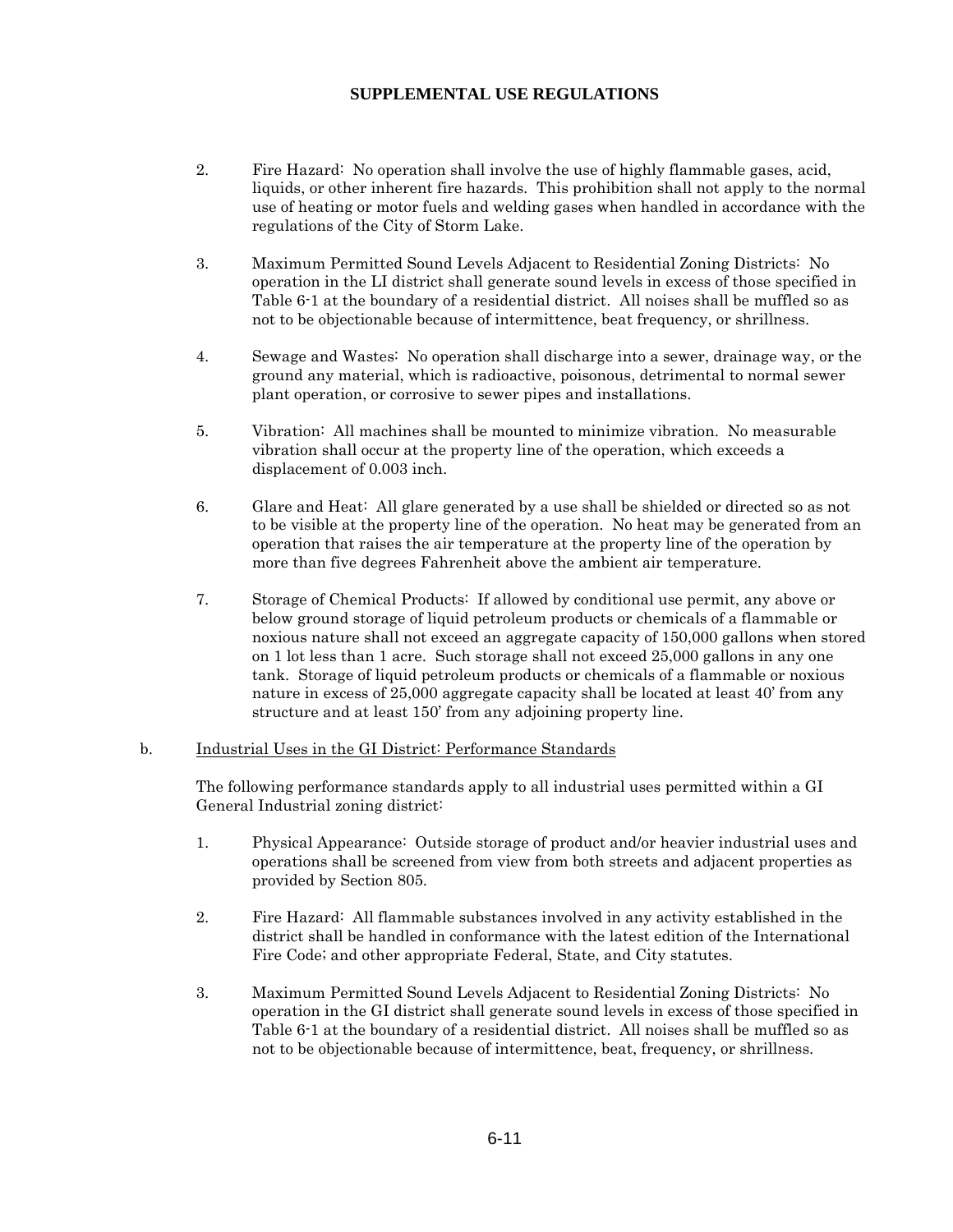- 4. Sewage and Wastes: No operation shall discharge into a sewer, drainage way, or the ground any material, which is radioactive, poisonous, detrimental to normal sewer plant operation, or corrosive to sewer pipes and installations.
- 5. Vibration: All machines shall be mounted to minimize vibration. No vibration shall be permitted which interferes with neighboring industrial operations.
- 6. Storage of Chemical Products: Storage tanks containing liquid petroleum products or chemicals of a flammable or noxious nature shall be located 40' from any structure on the same property. Setbacks from adjoining property lines are as follows:

| Gallons Aggregate Capacity | Distance from adjoining property lines |
|----------------------------|----------------------------------------|
|                            |                                        |
|                            |                                        |
|                            |                                        |
|                            |                                        |
|                            |                                        |
|                            |                                        |

# 608 Maximum Permitted Sound Levels Adjacent to Residential Zoning Districts

Table 6-1 displays the maximum permitted sound levels that may be generated by uses in the CC, LI, or GI zoning districts where adjacent to residential zoning districts. All measurements shall be taken at or within the boundary between the originating district and the adjacent residential zoning district with a sound level meter meeting ANSI specifications for a Type II or better general purpose sound level meter. The A-weighted response shall be used.

| Table 6-1: Maximum Permitted Sound Levels At Residential Boundaries |                                                                                           |                                |
|---------------------------------------------------------------------|-------------------------------------------------------------------------------------------|--------------------------------|
| Originating Zoning District                                         | Time                                                                                      | Maximum One Hour Leq*<br>(dbA) |
| CC, LI                                                              | $7:00$ a.m. $\cdot$ 10:00 p.m.                                                            | 60                             |
|                                                                     | $10:00$ p.m. $-7:00$ a.m.                                                                 | 55                             |
| GІ                                                                  | $7:00$ a.m. $\cdot$ 10:00 p.m.                                                            | 65                             |
|                                                                     | $10:00$ p.m. $\cdot$ 7:00 a.m.                                                            | 55                             |
|                                                                     | * Leq is the constant sound level that, in a given situation and time period, conveys the |                                |

same sound energy as the actual time-varying A-weighted sound. It is the average sound level and accurately portrays the sound the human ear actually hears.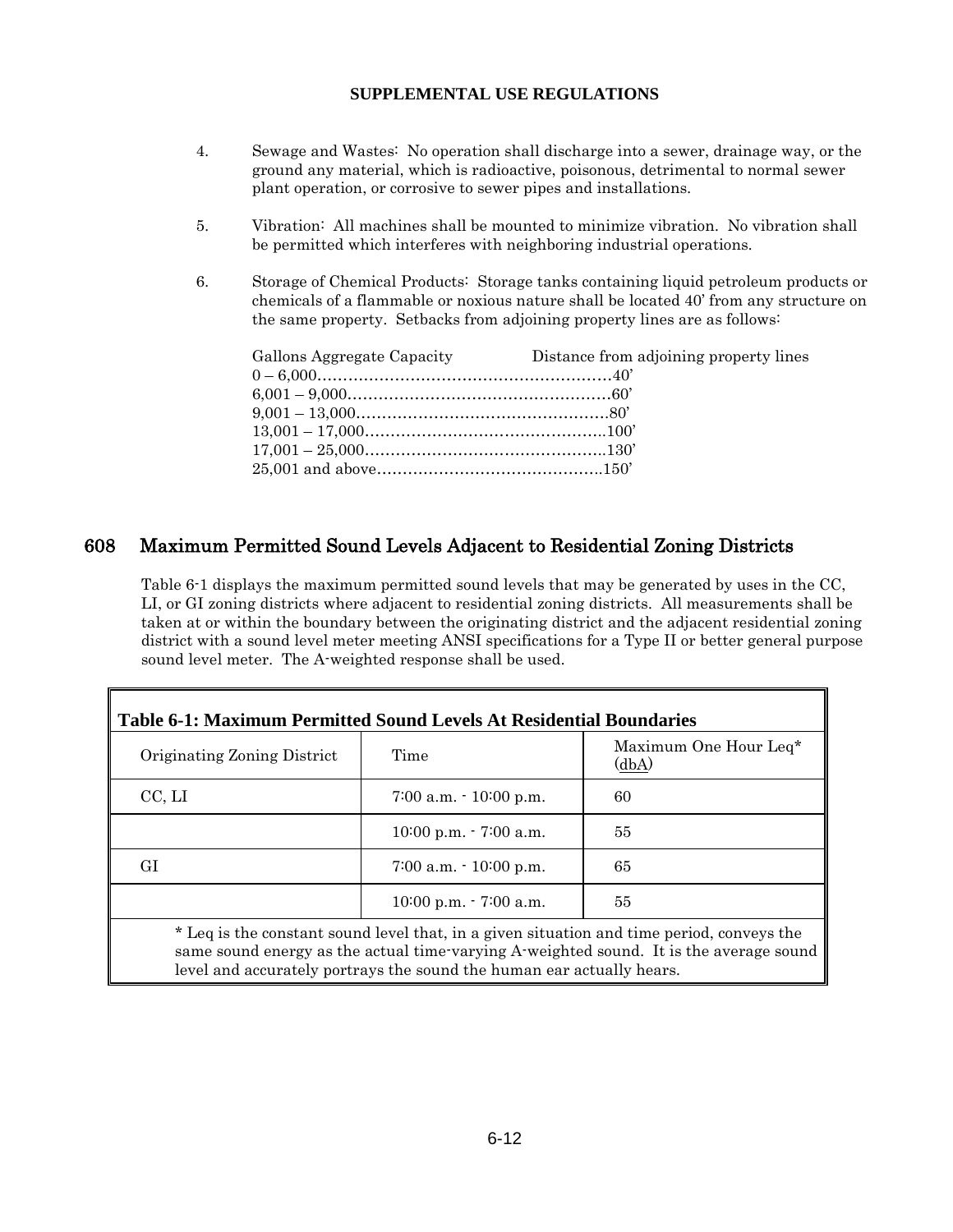# 609 Supplemental Use Regulations: Miscellaneous Uses

#### a. Landfills

New landfills are not permitted within the zoning jurisdiction of the City of Storm Lake.

# 610 Supplemental Use Regulations: Accessory Uses

#### a. Home-Based Businesses/ Home Occupations

Home-based businesses and home occupations are permitted as an accessory use in residential units subject to the following conditions:

- 1. External Effects:
	- (a) There shall be no change in the exterior appearance of the building or premises housing the home occupation other than signage permitted within this section.
	- (b) No noise, odors, bright lights, electronic interference, storage or other external effects attributable to the home occupation shall be noticeable from any adjacent property or public right of way.
	- (c) Mechanical or electrical equipment supporting the home occupation shall be limited to that which is self-contained within the structure and normally used for office, domestic or household purposes.
	- (d) No outdoor storage of materials or equipment used in the home occupation shall be permitted, other than motor vehicles used by the owner to conduct the occupation. Parking or storage of heavy commercial vehicles to conduct the home occupation is prohibited.
	- (e) No home occupation shall discharge into any sewer, drainage way, or on the ground any material, which is radioactive, poisonous, detrimental to normal sewer plant operation, or corrosive to sewer pipes and installations.
- 2. Employees: The home occupation shall employ no more than one full time or part time employee on site other than the residents of the dwelling unit, provided that one off-street parking space is made available and used by that non-resident employee.
- 3. Extent of Use: For all residential and reserve zoning districts, a maximum percent floor area of 30% of the dwelling may be devoted to the home occupation, inclusive of any detached accessory buildings used for the home occupation.
- 4. Signage: Signage designating the home occupation shall be permitted as provided by Article 10.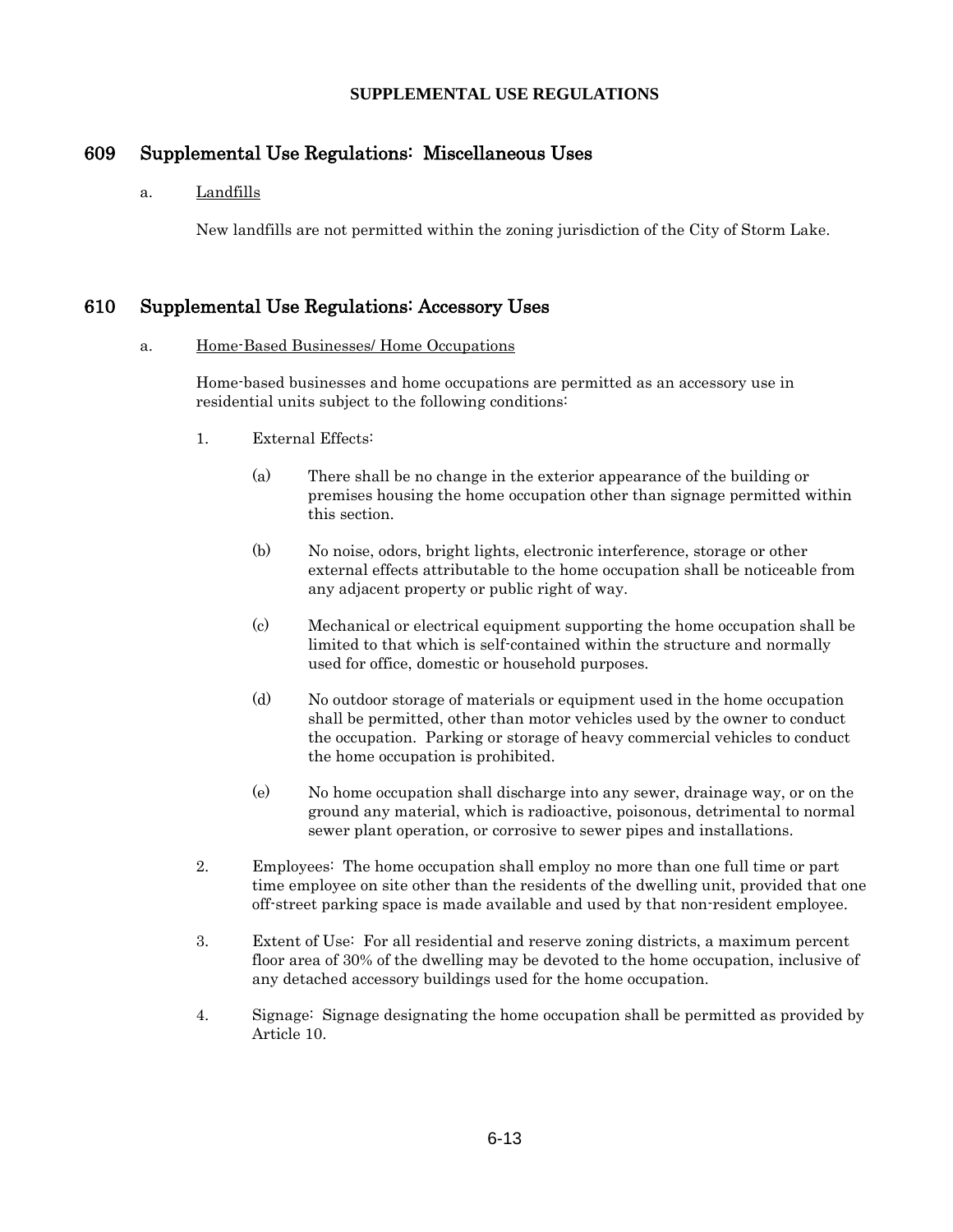- 5. Traffic Generation
	- (a) Home-based businesses may generate no more than two vehicles at a time on a regular basis and up to five vehicles on an occasional basis.
	- (b) Deliveries or service by commercial vehicles or trucks over ten tons gross empty weight is prohibited for any home-based business located on a local street.
- 6. Prohibited Home-Based Businesses/Home Occupations: The following activities are prohibited as home-based businesses, even if they meet the other requirements set forth in this section:
	- (a) Animal hospitals
	- (b) General retail sales
	- (c) Mortuaries
	- (d) Repair shops or service establishments including major electrical appliance repair, motorized vehicle repair, and related uses
	- (e) Stables or kennels
	- (f) Welding, vehicle body repair, or rebuilding or dismantling of vehicles
- b. Permitted Accessory Uses: Agricultural Use Types
	- 1. Garden centers and roadside stands, subject to the regulations set forth in Section 602(a).
	- 2. Other uses and activities necessarily and customarily associated with the purpose and functions of agricultural uses.
- c. Permitted Accessory Uses: Residential Use Types

Residential uses may include the following accessory uses, activities, and structures on the same lot:

- 1. Private garages and parking for the residential use.
- 2. Recreational activities and uses by residents.
- 3. Home occupations, subject to Section 610(a) of these regulations.
- 4. Residential convenience services for multi-family uses or mobile home parks.
- 5. Garage sales, provided that the frequency of such sales at any one location shall not exceed one during a continuous, two month period or four sales during any twelve month period.
- 6. Essential services.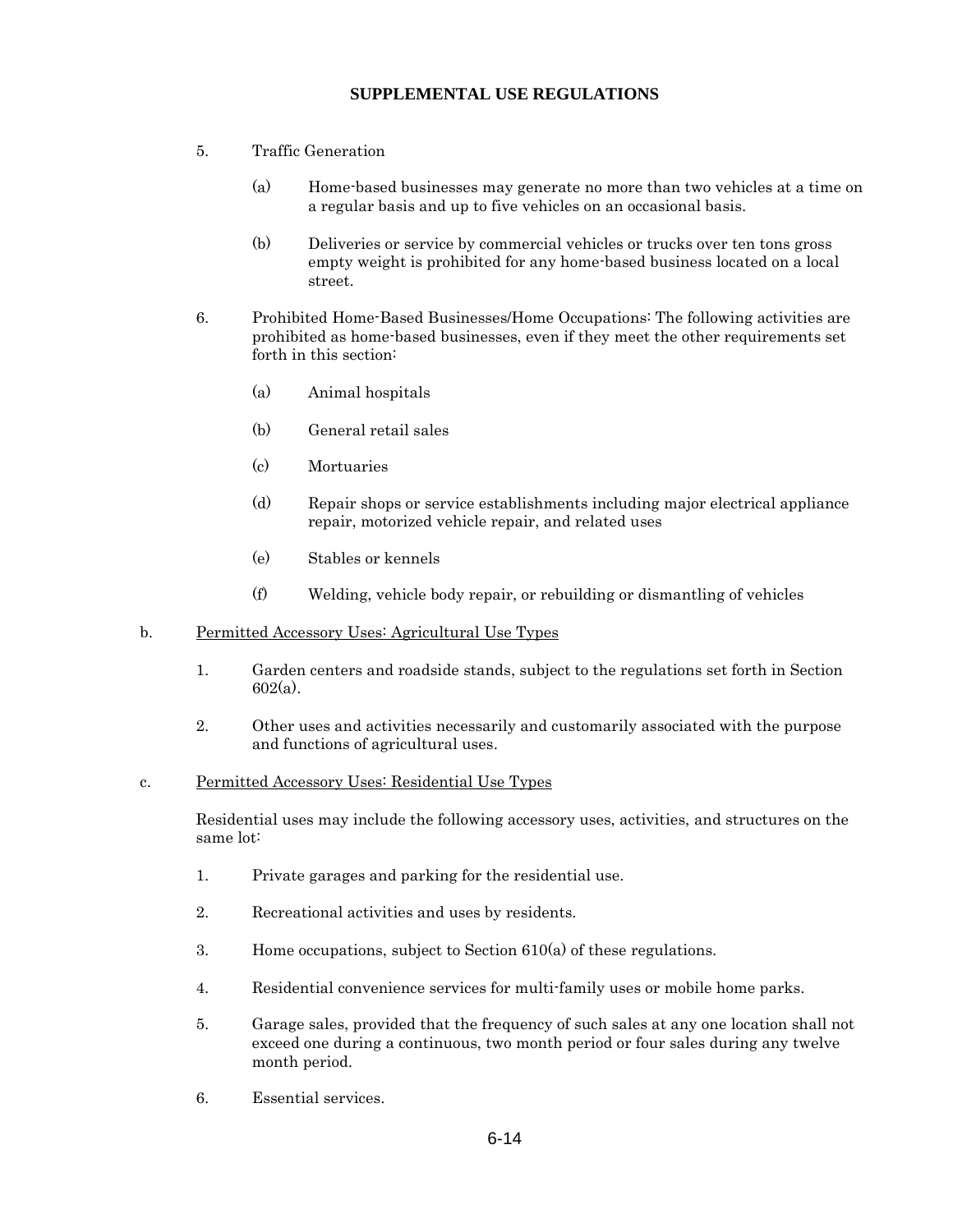- 7. Uses and structures clearly incidental and necessary to the principle permitted uses or structures in this district, excluding, however, helipads which are allowed only as a conditional use, when approved by the Zoning Board of Adjustment.
- d. Permitted Accessory Uses: Civic Use Types

Guidance Facilities and Health Care use types are permitted in the GI General Industrial zoning districts only as accessory uses to a primary industrial use, subject to approval by the Board of Adjustment.

e. Permitted Accessory Uses: Other Use Types

Other use types may include the following accessory uses, activities, and structures on the same lot:

- 1. Parking for the principal use.
- 2. Manufacturing or fabrication of products made for sale in a principal commercial use, provided such manufacturing is totally contained within the structure housing the principal use.
- 3. Services operated for the sole benefit of employees of the principal use.

# 611 Supplemental Use Regulations: Outdoor Storage Outside of the GI Zoning District

Outdoors storage is prohibited in all zoning districts except the GI General Industrial zoning district, except as provided in this section.

a. Agricultural Use Types

Outdoor storage is permitted only where incidental to agricultural uses.

b. Civic Use Types

Outdoor storage is permitted only where incidental to Maintenance Facilities.

#### c. Commercial Use Types

- 1. Outdoor storage is permitted where incidental to Agricultural Sales and Service; Auto Rentals and Sales; Construction Sales; Equipment Sales and Service; Stables and Kennels; and Surplus Sales.
- 2. Outdoor storage is permitted where incidental to Auto Services, Equipment Repair, and Body Repair, provided that such storage is completely screened at property lines by an opaque barrier, as set forth in Section 806(b). This provision shall apply to any Auto Services, Equipment Repair, or Body Repair use established after the effective date of this Ordinance.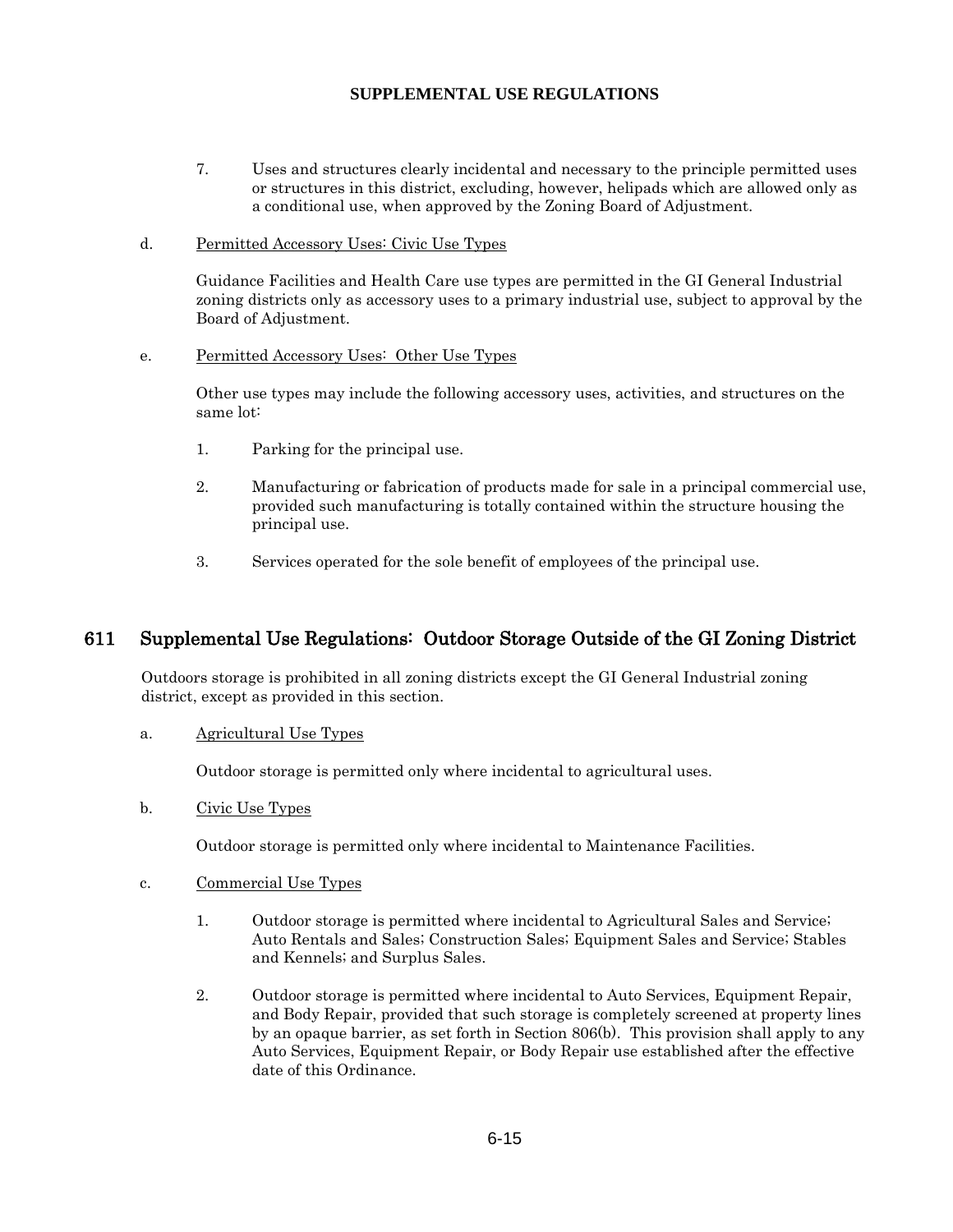## d. Industrial and Miscellaneous Use Types

- 1. Light Industry within the CBD Central Business District zoning district may not include outdoor storage.
- 2. Outdoor storage is permitted where it is incidental to Light Industry outside of the CBD Central Business District; General Industry; Heavy Industry; Resource Extraction; Salvage Services; Warehousing; and Construction Yards. Any such outdoor storage is subject to screening requirements set forth in Article 8.

# 612 Supplemental Use Regulations: Erosion Control

## a. Silt Control and Siltation Fencing

- 1. Permit: No person shall engage in any land disturbing activity on a lake lot or interior lot without first obtaining a permit from the Building Official. No permit shall be issued until it has been determined by the Building Official, after on-site inspection that the requirements of this ordinance have been complied with. An applicant shall pay a permit fee as established and amended from time to time by city resolution before receiving a permit, except that any excavation or land disturbing activity relating to a construction permit to erect or remodel a structure for which a permit fee has already been paid or application applied for, shall be exempt from the provision of this section.
- 2. Permit Application: A person seeking a permit shall file an application for same with the Building Official, on forms provided by the Building Official, which shall be accompanied by the permit fee and which shall also be accompanied by or contain a silt control plan showing anticipated compliance with this ordinance.
- 3. Permit Requirements: No permit shall be issued until a silt screen fence has been installed on the lake lot or interior lot where land disturbing activity is anticipated in accordance with the following directives:
	- a) The silt screen fence shall be installed below the direction of run off from the lot, between the land disturbing activity and the public right of way or the ordinary high water mark of the public lake, in a manner suitable to the lot so as to be more effective in preventing of lot soil into the public right of way or lake.
	- b) The silt screen fence shall be installed to run the entire length of the land disturbing activity and be blocked on each end to prevent run-off around the ends of the fence in order to protect the public right of way or public lake from siltation from the entire land disturbing activity area.
	- c) The silt screen shall have a minimum height of 36" and be installed in such a manner so that the bottom of the screen is dug into the surface of the lot a minimum of 12" with the backfill soil compacted.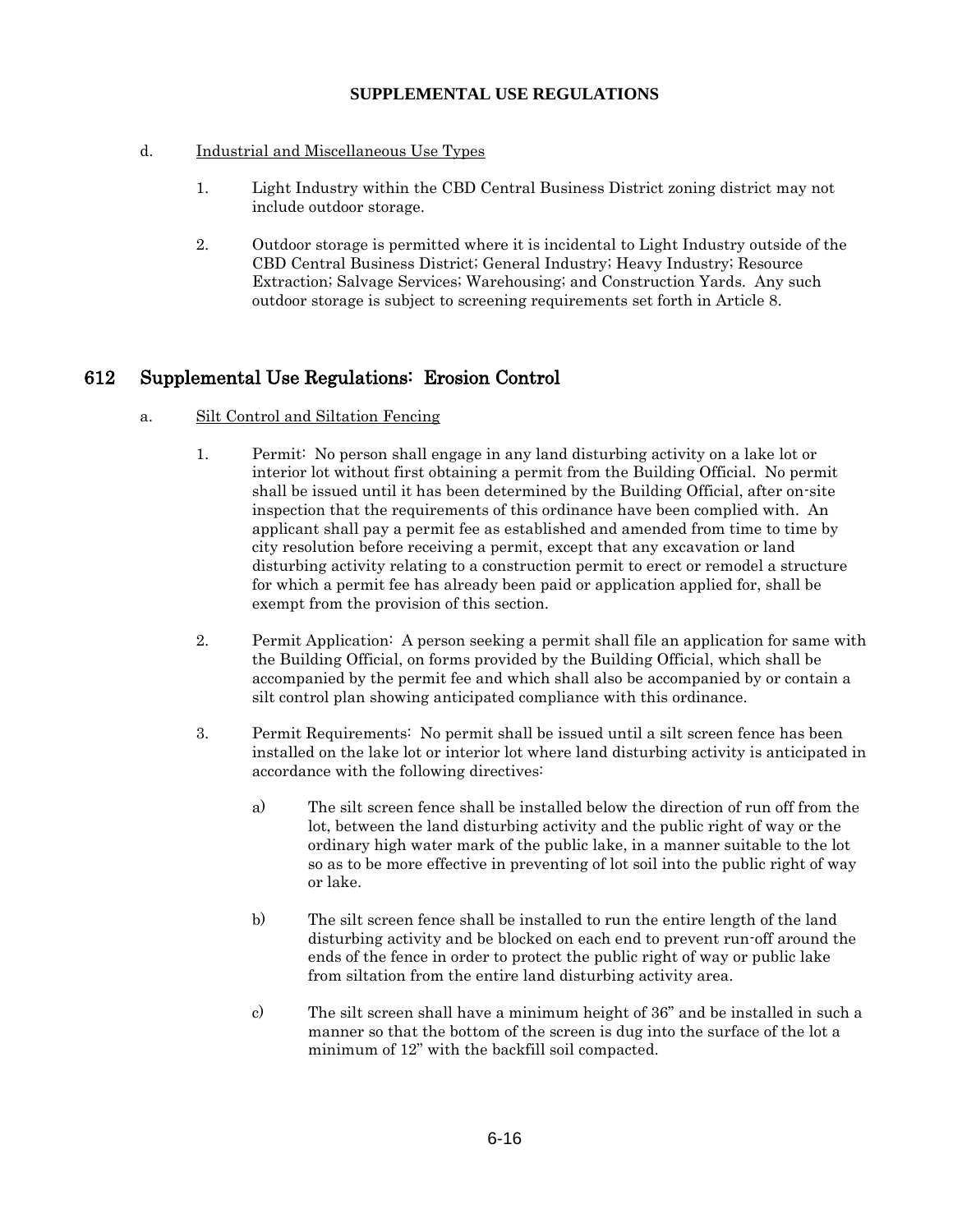- d) The silt screen fence support posts shall be made of steel and be spaced along the entire length of the fence with a maximum distance of 8' between the posts. Said posts shall extend above the silt screen and be placed into the ground at a depth consistent with their design and adequate support of the silt screen.
- 4. Duration: The silt screen fence shall remain in place on the lot and shall be maintained so that the fence and posts remain as an effective silt barrier, and at no time shall the accumulated silt exceed 2/3's the height of the silt fence. The silt fence shall be maintained until all land disturbing activity is completed and sufficient landscaping or vegetation exists to prevent any run off siltation from the lot into the public right of way or public lake. Before the silt screen fence is permanently removed, all collected silt at the base of the fencing must be removed and disposed of at a site that poses no continued threat of siltation.

# 613 Supplemental Use Regulations: Temporary Uses

a. Purpose

These provisions are intended to permit occasional, temporary uses and activities, when consistent with the objectives of the Zoning Ordinance and compatible with surrounding uses. They are further intended to prevent temporary uses from assuming the character of permanent uses.

#### b. Temporary Use Types

The following temporary uses are permitted, subject to the regulations contained within these sections:

- 1. Model homes or apartments, if contained within the development to which they pertain.
- 2. Development sales offices. Such offices may remain in place until 90% of the lots or units within the development are sold and may not be located within a mobile home or manufactured home/structure.
- 3. Public assemblies, displays, and exhibits.
- 4. Commercial circuses, carnivals, fairs, festivals, or other transient events, provided that events are located on property owned by the sponsoring non-profit organization, or are located within a CBD or more intensive zoning district.
- 5. Outdoor art shows and exhibits.
- 6. Christmas tree or other holiday-related merchandise sales lots, provided that such facilities are not located in a residential zoning district.
- 7. Construction site offices, if located on the construction site itself.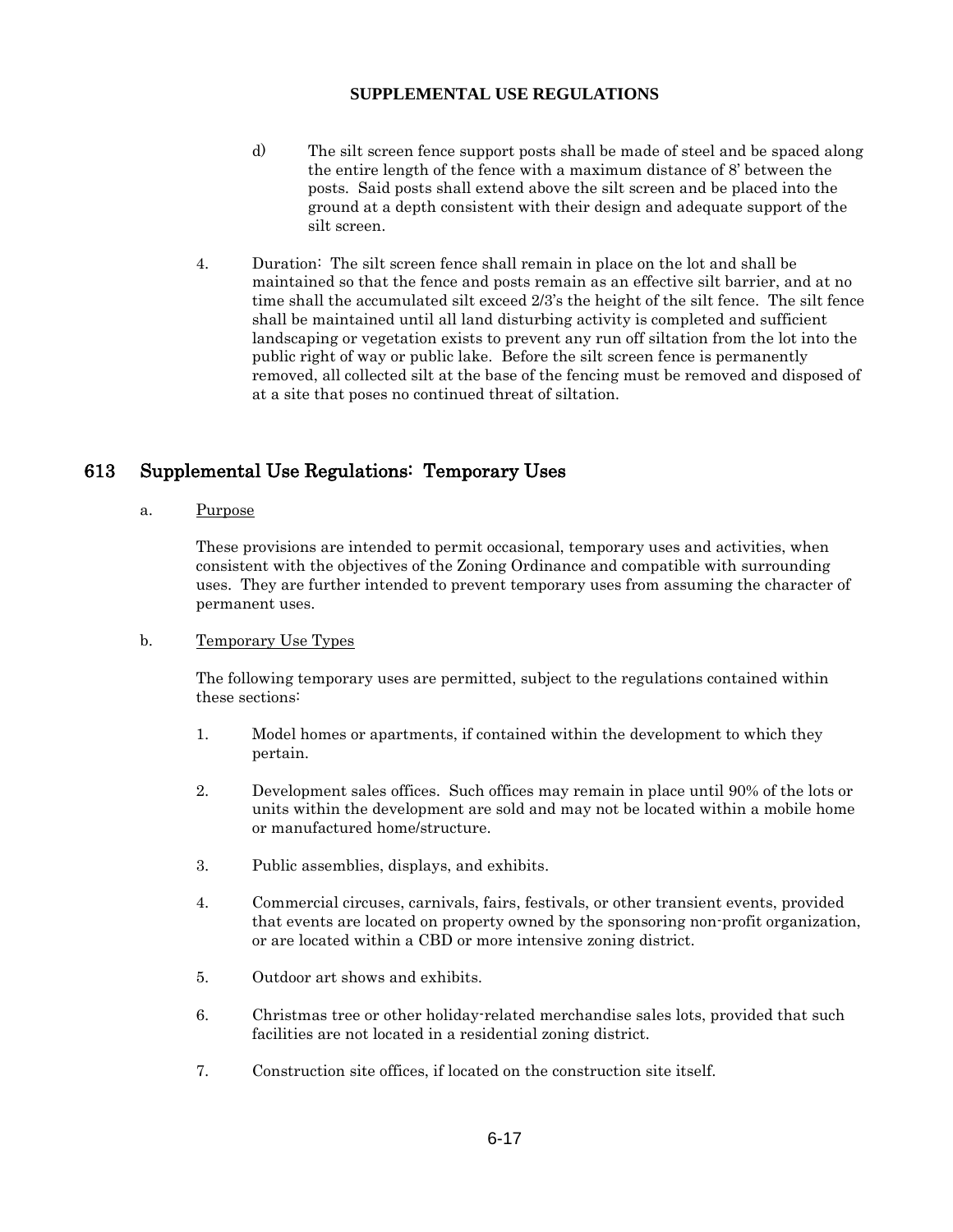- 8. Outdoor special sales, provided that such sales operate no more than three days in the same week and five days in the same month; and are located in commercial or industrial zoning districts.
- 9. Construction Batch Plants, provided that:
	- (a) No plant may be located within 600 feet of a developed residential use, park, or school.
	- (b) The facility is located no more than one mile from its job site. The Zoning Administrator may extend this distance to two miles, if such extension avoids use of local streets by plant-related vehicles.
	- (c) Hours of operation do not exceed 12 hours per day.
	- (d) The duration of the plant's operation does not exceed 180 days.
- 10. Additional temporary uses that the Zoning Administrator determines to be similar to the previously described uses in this section.

#### c. Required Conditions of All Temporary Uses

- 1. Each site shall be left free of debris, litter, or other evidence of the use upon its completion or removal.
- 2. The Zoning Administrator may establish other conditions, which he/she deems necessary to ensure compatibility with surrounding land uses.

#### d. Permit Application and Issuance

- 1. An application to conduct a temporary use shall be made to the Zoning Administrator and shall include at a minimum a description of the proposed use; a diagram of its location; information regarding hours and duration of operation; and other information necessary to evaluate the application.
- 2. The Zoning Administrator may authorize a temporary use only if he/she determines that:
	- (a) The use will not impair the normal operation of a present or future permanent use on the site.
	- (b) The use will be compatible with surrounding uses and will not adversely affect the public health, safety, and welfare.
- 3. The duration of the permit shall be explicitly stated on the permit.
- 4. Decisions of the Zoning Administrator may be appealed to the Board of Adjustment.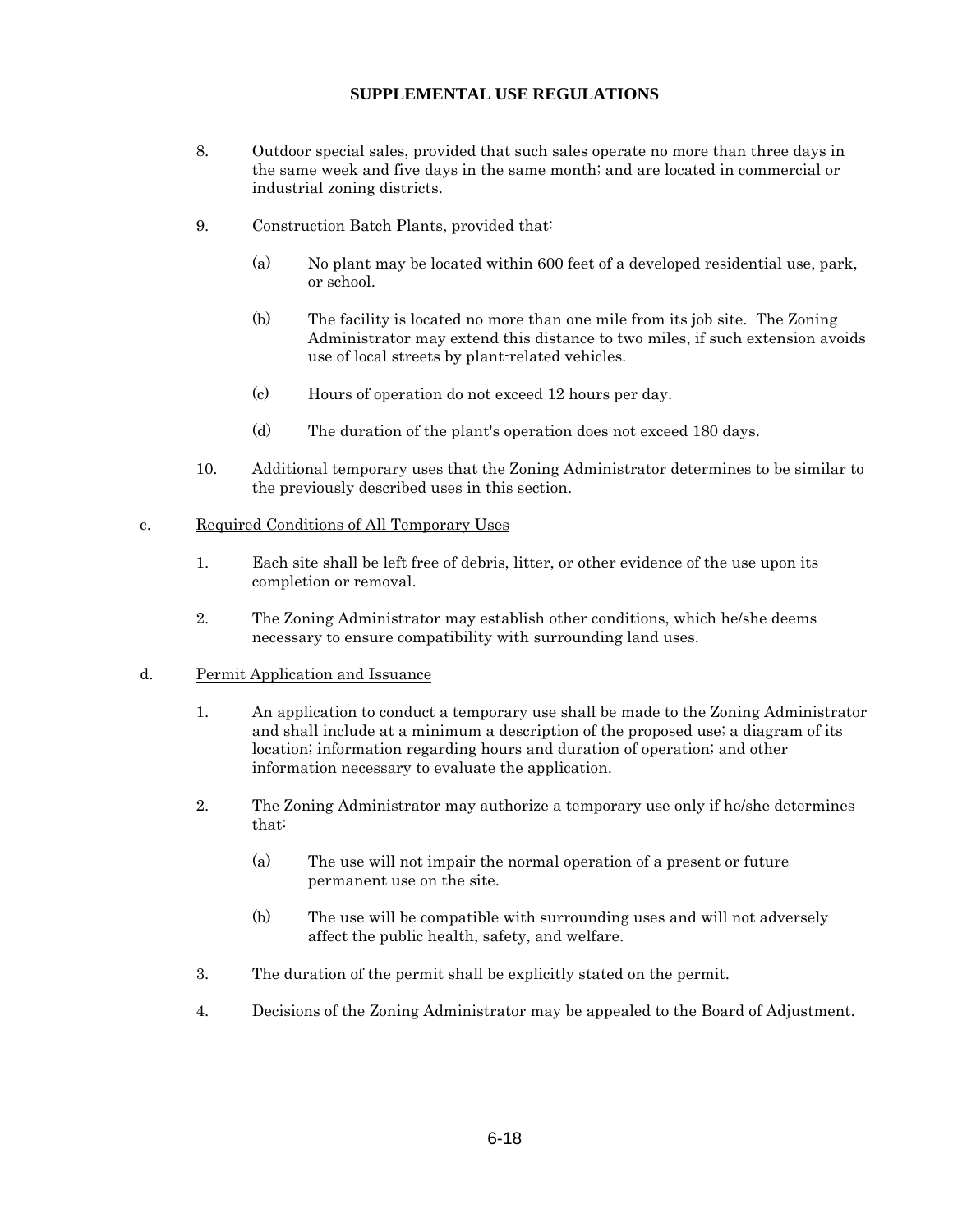# 614 Adult Oriented Business

In adopting these supplemental use regulations, it is recognized that adult entertainment facilities have certain objectionable side effects which render these facilities incompatible with residential, public, and other family uses, when the adult facilities are located close to or adjacent to such uses. This section seeks to ensure that residential, public, family orientated business, and adult entertainment facilities will be located in separate and compatible locations, it is a subject of legitimate concern for the City to use its zoning power to preserve the quality of life, preserve the City's neighborhoods and to meet effectively the increasing encroachments upon the quality of life within the City.

#### a. Location

No person, whether as principal or agent, clerk or employee, either for himself or any other person, or as an officer of any corporation, or otherwise, shall place, maintain, own or operate any adult bookstore, adult movie theater, adult nightclub, adult motel, or adult business, as defined in Section 614(d) in the following locations:

- 1. In any zoning district other than the GI heavy industrial.
- 2. Within seven hundred fifty (750) feet of any residentially zoned or used property, or any property designated on the City's Comprehensive Plan as residentially orientated.
- 3. Within seven hundred fifty (750) feet of any parcel of real property upon which is located any of the following facilities:
	- (a) A children's daycare, nursery school, preschool, elementary school, junior high school, senior high school.
	- (b) A religious institution which conducts religious programs.
	- (c) Park or recreational facilities operated and improved by the City, Buena Vista County, the Buena Vista County Conservation Board or the State of Iowa.
	- (d) Federal, State, County, City, or special district governmental offices.
	- (e) Supermarket or convenience store.
	- (f) Restaurant, fast food or food establishment catering to family trade.
- 4. Within seven hundred fifty (750) feet of any other adult entertainment facility.

#### b. Measurement of Distance

The distance between any two (2) adult entertainment facilities shall be measured in a straight line, without regard to intervening structures, from the closest exterior structural wall of each business. The distance between any adult entertainment facilities any religious institution, school or public park, governmental office, supermarket, restaurant or the property designated for residential use or used for residential purposes shall be measured in a straight line, without regard to intervening structures, from the closest property line of the adult entertainment facility to the closest property line of the religious, school, public park, government office, supermarket, restaurant or the property designated for residential use or used for residential purposes.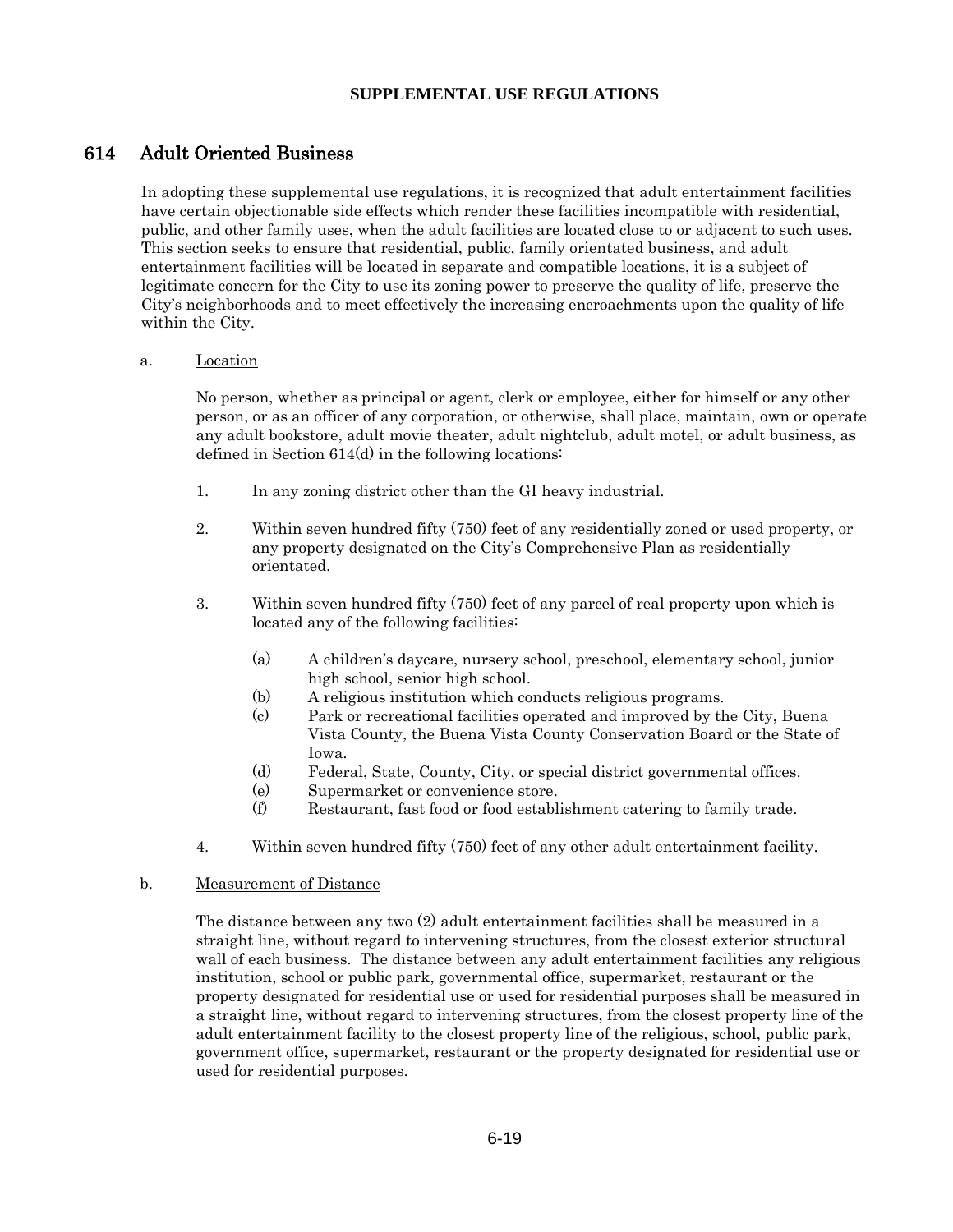#### c. Restrictions

All building openings, entries, windows, etc., shall be located, covered, or screened in such a manner to prevent a view into the interior from public or semipublic area; and for construction, and whenever else it seems feasible by the City, the building shall be orientated so as to minimize any possibility of viewing the interior from public or semipublic areas. Adult material advertisements, displays, or other promotional materials shall not be shown or exhibited so as to be visible to the public from pedestrian sidewalks, or walkways, or from other areas, public or semipublic, in this case, "adult materials" shall be defined as material describing or depicting any specified sexual activity or "specified anatomical areas", as defined in Section 614(d).

#### d. Definitions

As used in this Section, the word "or" also means "and/or"; the words "used" or "occupied" include the words "intended, designed, or arranged to be" used or occupied; the word "lot" includes the words "plot or parcel" and all other words or phrases used to denote an individual site that complies with the minimum provisions of this title. For the purpose of this title, the following terms or words used herein shall be interpreted as follows:

- 1. ADULT ARTIST, BODY PAINTING AND/OR BODY PIERCING STUDIO: An establishment or business which provides the services of piercing, applying paint, or other substance whether transparent or nontransparent to or on the human body distinguished or characterized by an emphasis on "specified sexual activities" or "specified anatomical areas" (as defined in this section).
- 2. ADULT BOOKSTORE: An establishment having 25% or more in quantity of its stock in trade for sale or rent of books, magazines, videos, and other periodicals which are distinguished or characterized by their emphasis on matter depicting, describing or relating to "specified sexual activities" or "specified anatomical areas" as defined in this section.
- 3. ADULT CABARET: Any place holding a liquor license or beer permit, or combination for consumption of beer or liquor, or both, on the premises wherein entertainment is characterized by emphasis on matters depicting, describing or relating to "specified sexual activities" or "specified anatomical areas" (as defined in this section).
- 4. ADULT ENTERTAINMENT ESTABLISHMENT: Any other establishment not otherwise defined herein, but of the same general classification as the other establishments herein defined, having as a substantial or significant portion of its business the offering of entertainment, stocks in trade of materials, scenes or other presentations characterized by emphasis on depiction or description of "specified sexual activities" or "specified anatomical areas" (as defined in this section).
- 5. ADULT MASSAGE PARLOR: Any place of business wherein any method of pressure on or friction against, or rubbing, stroking, kneading, tapping, pounding or vibrating the external parts of the body with the hand or any body parts, or by a mechanical or electrical instrument, under such circumstances that it is reasonably expected that the individual to whom the treatment is provided or some third person on his or her behalf will pay money or give other consideration or gratuity therefore, wherein the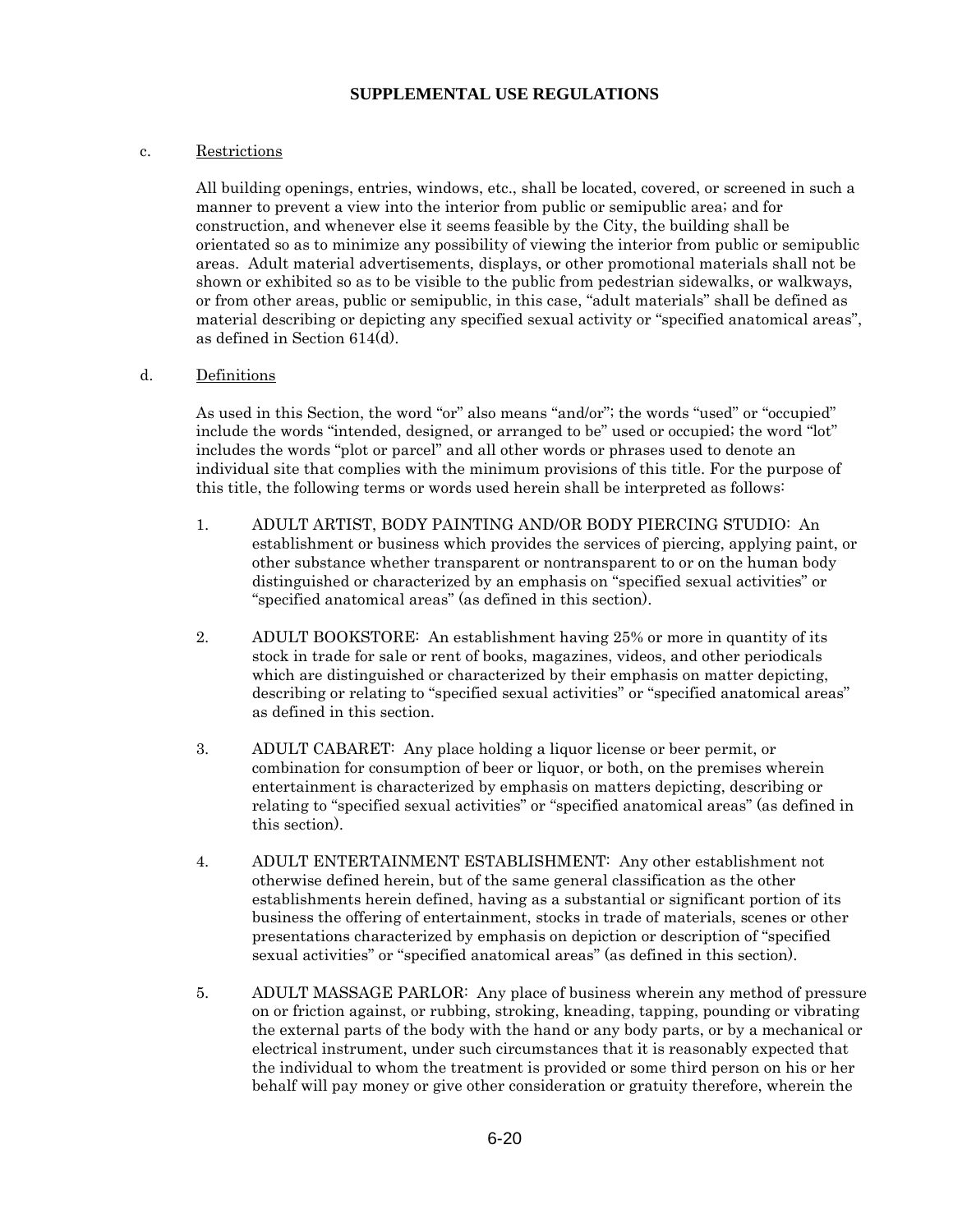massage is distinguished or characterized by an emphasis on "specified sexual activities", or involving "specified anatomical areas" (as defined in the section).

- 6. ADULT MINI-MOTION PICTURE THEATER: An enclosed building with a capacity for less than fifty (50) persons used for presenting material distinguished or characterized by an emphasis on matter depicting, describing or relating to "specified sexual activities" or specified anatomical areas" (as defined in this section), for observation by patrons therein.
- 7. ADULT MOTION PICTURE THEATER: An enclosed building with a capacity of fifty (50) or more persons used for presenting material distinguished or characterized by an emphasis on matter depicting, describing or relating to "specified sexual activities" or "specified anatomical areas" (as defined in this section), for observation by patrons therein.
- 8. ADULT ORIENTED BUSINESSES: Any of the types of businesses further defined in this subsection which include the modifying word "Adult".
- 9. ADULT NOVELTY STORE: any commercial establishment having 25% or more in quantity of its stock in trade for sale instruments, devices, or paraphernalia which are designed for use in connection with "specified sexual activities", as defined in this section excluding condoms and other birth control and disease prevention products.
- 10. ADULT THEATER: A motion picture theater or stage show theater or combination thereof used for presenting materials distinguished or characterized by an emphasis on matters depicting, describing, or relating to "specified sexual activities" or "specified anatomical areas" (as defined in this section) for observation by patrons therein.
- 11. MASSAGE: Any method of treating the external parts of the human body by rubbing, kneading, tapping or vibrating with the hand or any instrument for any form of consideration or gratuity.
- 12. MASSAGE ESTABLISHMENT: Any establishment having a fixed place of business where massage is administered for any form of consideration or gratuity, including, but not limited to, massage parlors, health clubs, sauna baths, and steam baths. This definition shall not be construed to include:
	- (a) Persons licensed in the State of Iowa under the provisions of Chapters 148, 148A, 151, 152, 157 or 158 of the Iowa Code, when performing massage, massage therapy or massage services as part of the profession or trade for which licensed;
	- (b) Persons performing massage therapy or massage services under the direction of a person licensed as described in subsection (a) of this definition;
	- (c) Persons performing massage therapy or massage services upon a person pursuant to the written instruction or order of a licensed physician;
	- (d) Nurses aids, technicians and attendants at any hospital or healthcare facility licensed pursuant to Chapter 135B, 135C, or 145A of the Iowa Code, in the